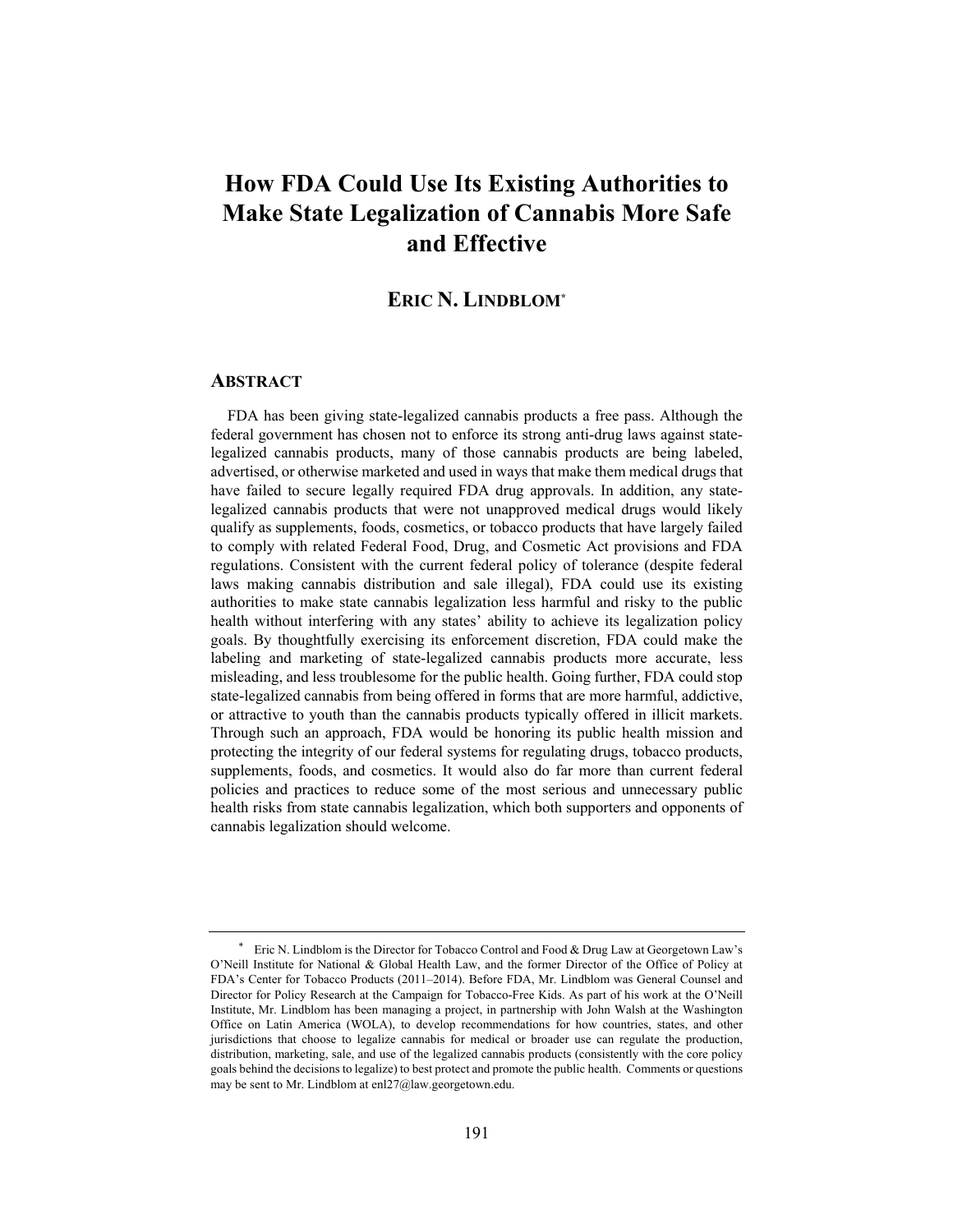### **INTRODUCTION**

To date, thirty-three states and the District of Columbia have legalized cannabis products for medical use under state law, with ten of those states and D.C. also legalizing cannabis for broader purposes, such as recreational use.<sup>1</sup> In addition, thirteen states have legalized products containing the most well-known nonintoxicating constituent of cannabis, cannabidiol (CBD).<sup>2</sup> Cannabis is a psychoactive plant that typically contains intoxicating amounts of delta-9-tetrahydrocannabinol ( $Δ9-THC$ ).<sup>3</sup> Even cannabis that has non-active levels of  $Δ9-THC$  still affects the brain through other psychoactive cannabinoids and cannabis constituents, including CBD.4

Under the Federal Food, Drug, and Cosmetic Act (FDCA), the Food and Drug Administration (FDA) has extensive authorities to regulate drugs. The FDCA defines "drug" to include, inter alia, any product "intended for use in the diagnosis, cure, mitigation, treatment, or prevention of disease in man or other animals."5 That part of the definition, alone, would likely reach any cannabis products legalized under state law explicitly for medical use. The Act also includes as a drug any product "intended to affect the structure or any function of the body,"<sup>6</sup> which would likely reach any

<sup>3</sup> *See, e.g.*, NAT'L ACADS. SCI. ENG'G & MED., THE HEALTH EFFECTS OF CANNABIS AND CANNABINOIDS: CURRENT STATE OF EVIDENCE AND RECOMMENDATIONS FOR RESEARCH 46, 53 (2017), (Most of the health harms and risks associated with cannabis use appear to come from Δ9-THC via its intoxicating qualities and its effects on the brain.); Tista S. Ghosh, et al., *Medical Marijuana's Public Health Lessons — Implications for Retail Marijuana in Colorado*, 372 NEW ENG. J. MED. 991 (Mar. 12, 2015) (Although some cannabis and cannabis-derived products available in state-legalized cannabis markets are not intoxicating because they contain little or no Δ9-THC, most contain Δ9-THC, sometimes at extraordinarily high levels.); Justin T. Fischedick, *Identification of Terpenoid Chemotypes Among High (- )-trans-Δ9-Tetrahydrocannabinol-Producing Cannabis sativa L. Cultivars*, 2 CANNABIS & CANNABINOID RES. 34 (2017).

<sup>4</sup> *See, e.g.*, NAT'L ACADS. SCI. ENG'G & MED., *supra* note 3, at 45, 47; C. Casajuana Kogel et al*., Psychoactive Constituents of Cannabis and Their Clinical Implications: A Systematic Review*, 30 ADDICIONES 140 (2017); Danilo A. Nader & Zila M. Sanchez, *Effects of Regular Cannabis Use on Neurocognition, Brain Structure, and Function: A Systematic Review of Findings in Adults*, 44 AM.J. DRUG & ALCOHOL ABUSE 4 (2017).

 $5$  21 U.S.C. § 321(g)(1).

<sup>6</sup> *Id*.; *see also*, E.R. Squibb & Sons v. Bowen, 870 F.2d 678, 682-683 (D.C. Cir. 1989) (stating that "the 'structure or . . . function' definition, unlike the 'disease in man' definition, is relatively narrow, and was not intended to encompass all articles that might have some remote physical effect upon the body" and finding that a product that affected only non-human organisms residing within the intestinal tract did not affect the structure or function of the human body, itself). *But see* U.S. v. Undetermined Quantities of Bottles of an Article of Veterinary Drug, 22 F.3d 235, 240 (10th Cir. 1994) (noting that E.R. Squibb defined

<sup>1</sup> *See*, *e.g.*, *State Marijuana Laws in 2018, Map*, GOVERNING, http://www.governing.com/govdata/safety-justice/state-marijuana-laws-map-medical-recreational.html [https://perma.cc/9QBJ-KQYK].

<sup>2</sup> *State Medical Marijuana Laws,* NAT'L CONF. STATE LEGISLATURES (Jan. 23, 2019), http://www.ncsl.org/research/health/state-medical-marijuana-laws.aspx [https://perma.cc/ZD84-F8N4]. In addition, the recently passed Agriculture Approval Act of 2018 has removed hemp, from which CBD can be derived, from Schedule I of the U.S. Controlled Substances Act and legalized its cultivation, marketing, and sale—which has fueled the emergence of a wide-range of new products containing CBD, both in states that have legalized them and in states that have not. But the new law did not curtail any of FDA's authorities over CBD-containing products. *See, e.g.*, *2018 Farm Bill Legalizes Hemp*, NAT'L L. REV. (Dec. 26, 2018), https://www.natlawreview.com/article/2018-farm-bill-legalizes-industrial-hemp [https://perma.cc/9FFY-269W]; Steven Petrow, *Is the Hype About CBD, or Cannabidiol, Real?*, WASH. Post (Jan. 5, 2019), https://www.washingtonpost.com/national/health-science/is-the-hype-about-cbd-or-cannabidiolreal/2019/01/04/bb824280-ed09-11e8-96d4-0d23f2aaad09\_story.html?noredirect= on&utm\_term=.f8bdff78809c [https://perma.cc/9PXC-S4DX**]**.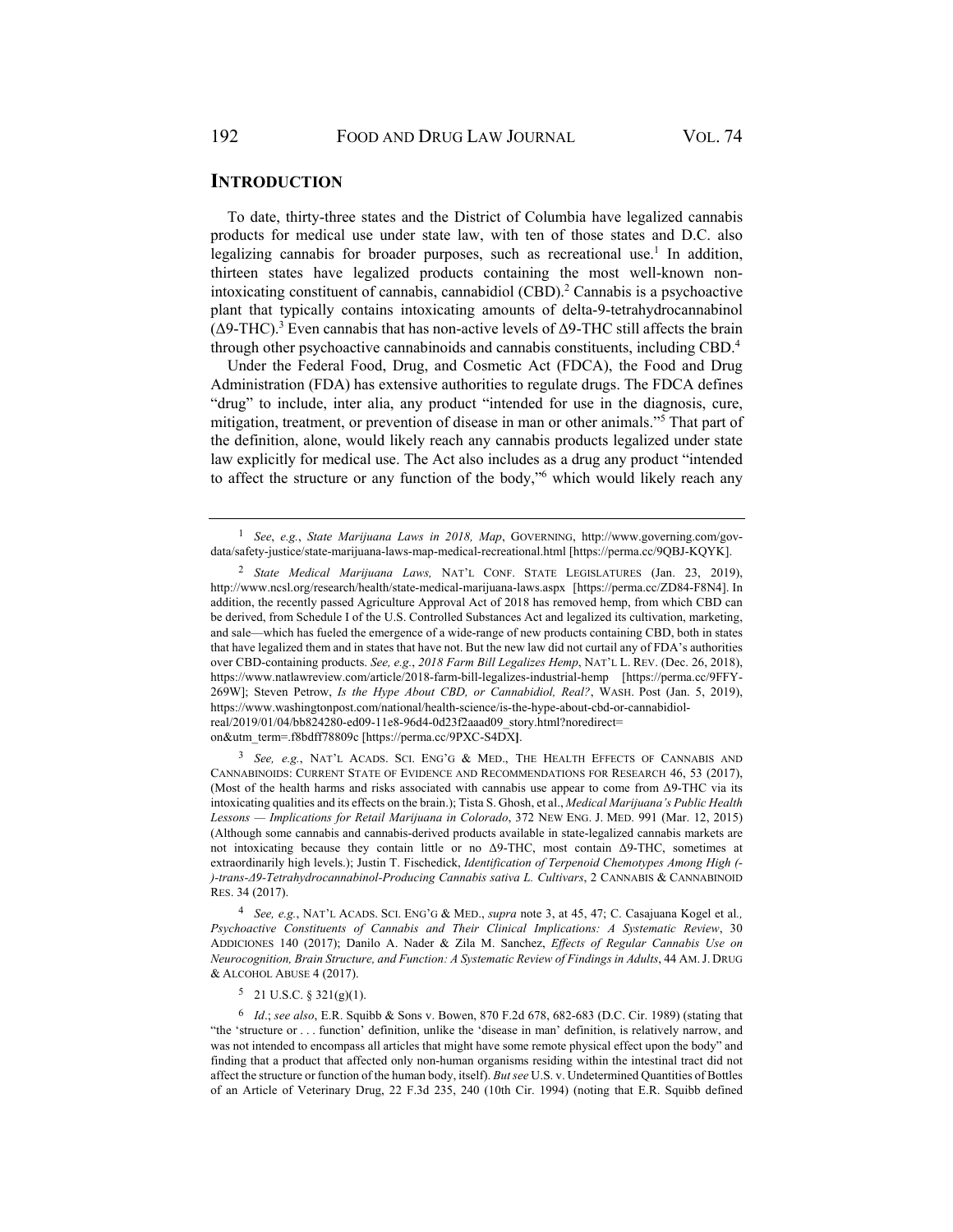2019 FDA's EXISTING AUTHORITIES 193

cannabis products legalized by a state for broader uses (unless "intended to" is interpreted much more narrowly).<sup>7</sup> Indeed, the primary reasons people consume cannabis products (legal or illegal) are to get high or intoxicated, relax or reduce anxiety, or otherwise affect their thoughts or brains, or for medical purposes. $8$  As a result, it is unlikely that any state-legalized cannabis products that contain psychoactive amounts of cannabis, Δ9-THC, CBD, or certain other cannabis constituents would not qualify as drugs under the FDCA definitions.<sup>9</sup>

FDA's regulatory authorities over drugs empower the Agency to remove from the market any cannabis products in interstate commerce that fit under the FDCA definition of drug and are being distributed or sold in interstate commerce without prior FDA approval.<sup>10</sup> Yet no state-legalized cannabis products have yet sought or received such FDA approval, not even any of those sold expressly for medical use.<sup>11</sup>

<sup>8</sup> *See, e.g., Yahoo News/Marist Poll: Weed & The American Family*, MARIST POLL, http://maristpoll.marist.edu/yahoo-newsmarist-poll/#sthash.fyLKU73q.dpbs [https://perma.cc/FLR6- P643]; Kristen C. Ciombi et al., *Consumers' Perceptions of Edible Marijuana Products for Recreational Use: Likes, Dislikes, and Reasons for Use*, 53 SUBSTANCE USE & MISUSE 541 (2018); Ji-Yeun Park & Li-Tzy Wu, *Prevalence, Reasons, Perceived Effects, and Correlates of Medical Marijuana Use: A Review*, 177 DRUG & ALCOHOL DEPENDENCE 1 (2017).

9 A product can also qualify as an FDA-regulated drug under the Act if it is "recognized in the official United States Pharmacopoeia, official Homoeopathic Pharmacopoeia of the United States, or official National Formulary, or any supplement to any of them." *See* Park & Wu, *supra* note 8. Cannabis was included in the United States Pharmacopoeia from 1850 to 1942 (then removed pursuant to efforts against recreational use by the Federal Bureau of Narcotics). But the Pharmacopoeia currently includes listings for dronabinol (an FDA-approved drug containing synthetic Δ9-THC), and other cannabis-related listings are under consideration. Gabriel I. Giancaspro, et al., *The Advisability and Feasibility of Developing USP Standards for Medical Cannabis*, 42 PHARMACOPEIAL FORUM 1 (2016).

 $10\,$  21 U.S.C. § 355(a). How state-legalized cannabis products qualify as being in interstate commerce is discussed below. *See infra* notes 35–40 and accompanying text. If a state-legalized cannabis product qualified not as just an FDCA drug but as a combination product that is also either a FDCA device or a biologic product it would still be on the market illegally if it did not have a formal FDA approval. The FDCA gives FDA authority to regulate such combination products, and they would basically be subject to the same requirements that apply to non-combination drugs that require prior FDA approval before being legally marketed. 21 U.S.C. § 353(g). *See also* 21 U.S.C. §§ 360c(a)(1)(C), 360e (devices); 42 U.S.C. § 262 (biologics); *About Combination Products*, FOOD & DRUG ADMIN., www.fda.gov/CombinationProducts/ AboutCombinationProducts [https://perma.cc/8ME4-5LSE].

11 21 U.S.C. §§ 355, 331(d), 331(ll). So far, the only cannabis-derived product FDA has approved as a medical drug is Epidiolex, a prescription drug containing the non-intoxicating cannabis constituent CDB for the treatment of certain forms of epilepsy in patients two years of age or older. Food & Drug Admin.,

<sup>&</sup>quot;structure or function" rather narrowly, and finding that a product that affected resident organisms in the gastrointestinal tract did affect "structure or function" because they affected the body's digestion). It also appears that judicial interpretations of what products affect the structure or function of the body has been expanding. For example, an earlier case cited in the E.R. Squibb ruling found that nicotine did not affect structure or function. Action on Smoking & Health v. Harris, 655 F.2d 236, 238 (D.C. Cir. 1980). But the Supreme Court later found that products that deliver nicotine actually do affect structure or function. Food & Drug Admin. v. Brown & Williamson Tobacco Corp., 529 U.S. 120, 131-132 (2000).

<sup>7</sup> *See Brown & Williamson*, 529 U.S. at 132, 162-174 (with the 5-4 majority leaving open the question as to whether a product can be "intended to affect the structure or any function of the body" absent express claims of therapeutic or medical benefit by the manufacturer or vendor, and the four-justice dissent finding no such express claims necessary)*; see also* U.S. v. Caronia, 703 F.2d 149, 170-72 (2d Cir. 2012) (Livingston, J., dissenting); 21 CFR 201.128 (defining "intended uses"); and Food & Drug Admin., *Statement from FDA Commissioner Scott Gottlieb, M.D., on FDA Decision to Seek Additional Time to Reassess Rule that Would Have Changed Longstanding Practices for how the Agency Determined the 'Intended Use' of Medical Products* (Jan. 12, 2018), https://www.fda.gov/NewsEvents/Newsroom/ PressAnnouncements/ucm592358.htm [https://perma.cc/5CAV-XB8U].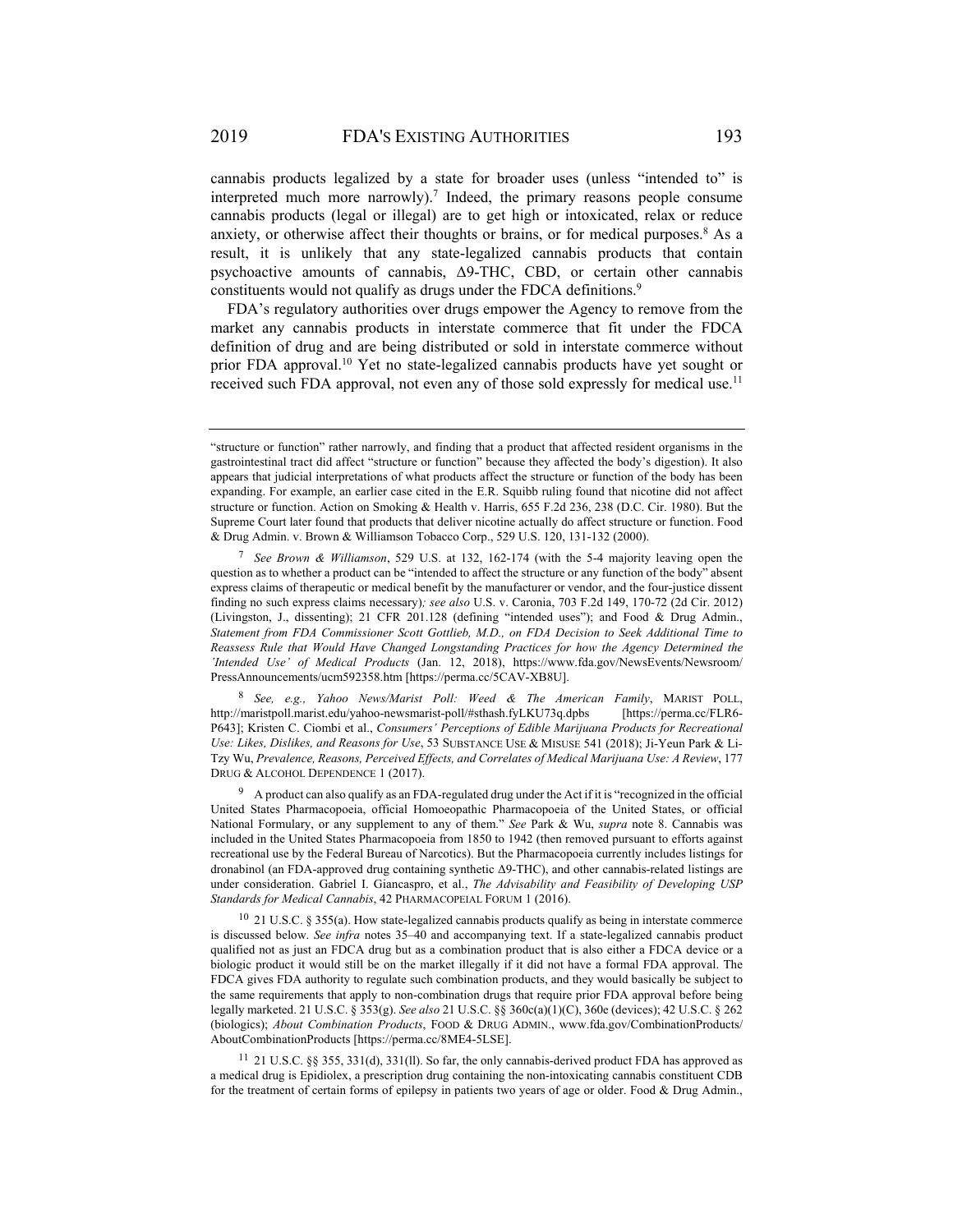In addition, FDA has authority to pull off the market any cannabis or cannabis-derived product that qualifies as an FDA-regulated drug (or, instead, as an FDA-regulated food, supplement, cosmetic, or tobacco product or combination product) if they are adulterated,<sup>12</sup> their labeling is false or misleading in any particular, they are otherwise misbranded,<sup>13</sup> or they violate any of the many other requirements and restrictions in the FDCA and related FDA regulations that apply to drugs (or to foods, supplements, cosmetics, tobacco products, or combination products).<sup>14</sup>

To date, however, FDA has rarely used its extensive authorities to ensure that statelegalized cannabis products subject to its jurisdiction comply with the FDCA.<sup>15</sup> Indeed, strictly enforcing the applicable statutory provisions and related rules would likely require removing the vast majority of currently available state-legalized cannabis products from their respective state markets (e.g., as non-FDA-approved drugs), contradicting the current federal policy of forbearance.<sup>16</sup>

13 21 U.S.C. § 352(a) (drugs); *id.* § 343(a) (foods and supplements).

<sup>14</sup> *See, e.g.,* 21 U.S.C. § 331 (Prohibited Acts); Searchable Database of Food & Drug Admin. Regulations, FOOD & DRUG ADMIN., https://www.accessdata.fda.gov/scripts/cdrh/cfdocs/cfcfr/cfrsearch. cfm [https://perma.cc/85A4-QC4S]. FDA's authorities over foods includes foods for pets and other animals; and there are numerous reports of pet foods having cannabis or cannabinoids (especially CBD) added into them. *See, e.g.*, 21 U.S.C. § 321(f); Rachel Rabkin Peachman, *Should You Try CBD for Your Pet?* CONSUMER REPORTS (2019), https://www.consumerreports.org/cbd/should-you-try-cbd-for-your-pet [https://perma.cc/A5UR-ZRMH].

<sup>15</sup> It appears that the only thing FDA has done recently in terms of substantive regulatory action and enforcement is send warning letters to a handful to companies (three so far in 2019, one in 2018) regarding their marketing of products claiming to contain CBD that were non-FDA-approved drugs because related therapeutic claims made it clear they were articles intended for use in the diagnosis, cure, mitigation, treatment, or prevention of disease. *Warning Letters and Test Results for Cannabidiol-Related Products*, FOOD & DRUG ADMIN., https://www.fda.gov/newsevents/publichealthfocus/ucm484109.htm [https:// perma.cc/4LUF-5TA5]. Moreover, in a hearing before the U.S. Senate Committee on Appropriations, FDA Commissioner Gottlieb stated that FDA "is using enforcement discretion now" and "will take enforcement action against CBD products that are on the market if manufacturers are making what I consider 'over-theline' claims." Josh Long, *Gottlieb: FDA targeting CBD marketers of 'over-the-line claims,'* NAT'L PRODUCTS INSIDER (Mar. 28, 2019), https://www.naturalproductsinsider.com/ingredients/gottlieb-fdatargeting-cbd-marketers-over-line-claims [https://perma.cc/NJ5B-GPRD]. At the same time, FDA clearly recognizes that it has regulatory jurisdiction over a range of cannabis and cannabis-derived products and has an important public health role with respect to those products. *See, e.g.*, Statement, Food & Drug Admin., *Statement from FDA Commissioner Scott Gottlieb, M.D., on Signing of the Agriculture Improvement Act and the Agency's Regulation of Products Containing Cannabis and Cannabis-Derived Compounds* (Dec. 20, 2018), https://www.fda.gov/NewsEvents/Newsroom/PressAnnouncements/ ucm628988.htm [https://perma.cc/W54S-A85S] [hereinafter *Gottlieb Statement* (Dec. 20, 2018)]; Food & Drug Admin., *Statement from FDA Commissioner Scott Gottlieb, M.D., on new steps to advance agency's continued evaluation of potential regulatory pathways for cannabis-containing and cannabis-derived products* (Apr. 2, 2019), https://www.fda.gov/news-events/press-announcements/statement-fdacommissioner-scott-gottlieb-md-new-steps-advance-agencys-continued-evaluation [https://perma.cc/3EQ7-3RN5] [hereinafter *Gottlieb Statement* (Apr. 2, 2019)].

16 As discussed more fully below, the only solid defense against strict FDA enforcement would be for state-legalized cannabis products to establish that they were not in interstate commerce but were purely

*FDA Approves First Drug Comprised of an Active Ingredient Derived from Marijuana to Treat Rare, Severe Forms of Epilepsy* (June 25, 2018), https://www.fda.gov/newsevents/newsroom/pressannouncements/ ucm611046.htm [https://perma.cc/M5PJ-QSYJ]. FDA drug approval is contingent on FDA finding the product is safe and effective for its intended use. *See, e.g.*, *Brown & Williamson*, 529 U.S. at 133.

<sup>12 21</sup> U.S.C. § 331; *id.* § 351 (drugs); *id.* § 342 (food, supplements). *See also id.* § 321(ff) ("Except for purposes of paragraph (g) and section 350f of this title, a dietary supplement shall be deemed to be a food within the meaning of this chapter.").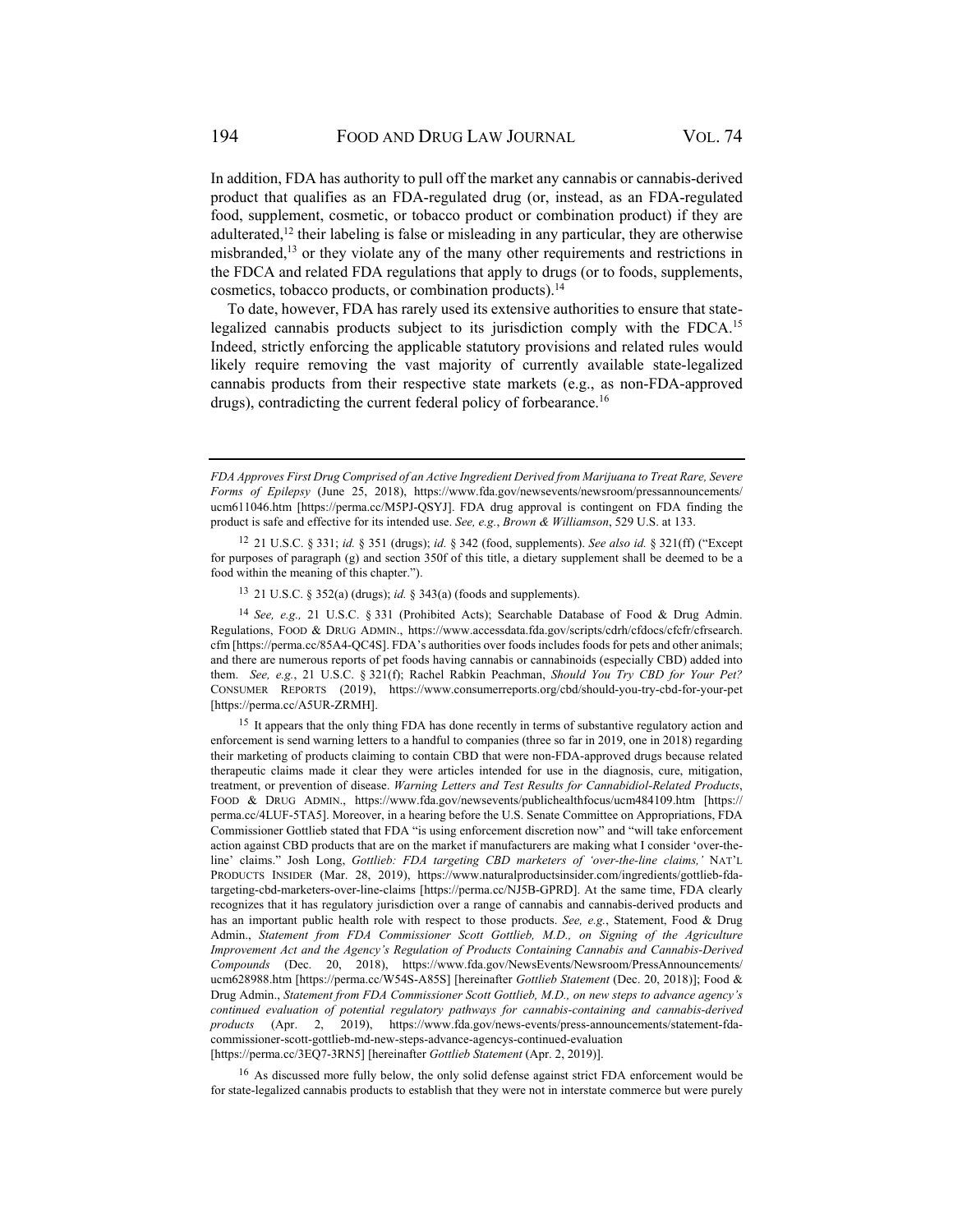## **THE FEDERAL GOVERNMENT'S TOLERATION OF STATE CANNABIS LEGALIZATION**

The federal government's forbearance policy has been in place since 1996, when state cannabis legalization for medical use first began, and it continued when states began legalizing cannabis for broader purposes in 2012.17 Most notably, United States Attorneys and other federal enforcement officials have exercised their discretion not to enforce federal anti-drug laws against states that have legalized cannabis products for either medical or broader use or against any state-legalized cannabis businesses or cannabis-using customers.18 Going further, a series of amendments to congressional appropriations acts, starting in December 2014, have prohibited the Department of Justice (DOJ) from using any of its funding to prevent certain specified states from implementing their own laws that legalize cannabis for medical purposes.<sup>19</sup>

From 2009 through 2017, the DOJ also had formal, nationwide enforcement discretion polices that all United States Attorneys were required to follow, which were outlined in a series of memoranda.<sup>20</sup> The most comprehensive and recent of those

<sup>18</sup> It also appears that no other federal agencies that appear to have jurisdiction over certain aspects of state-legalized cannabis products, such as the Federal Trade Commission or Consumer Product Safety Commission, have taken any significant action against them. But the sellers of both legal or illegal cannabis products do have to comply with federal income tax laws. *See, e.g.,* Justin Rohrlich, *Cannabis Companies Are Paying Federal Taxes in Cash and It's Giving the IRS a Headache*, QUARTZ (Nov. 14, 2018), https://qz.com/1461947/the-irs-cant-handle-cannabis-companies-all-cash-tax-payments [https://perma.cc/ QT8T-QS9H].

19 Consolidated and Further Continuing Appropriations Act, 2015, Pub. L. No. 113–235, § 538 (2014); *s*ee *also* United States v. McIntosh 833 F.2d 1163, 1176-1178 (9th Cir. 2016) (interpreting the appropriations act rider prohibiting DOJ from spending funds to prevent state implementation of their laws legalizing cannabis for medical purposes as prohibiting DOJ from enforcing against individuals taking actions legal under those state laws). The most recent of these appropriations amendments or riders, which has passed the House and Senate Appropriations Committees, states:

None of the funds made available under this Act to the Department of Justice may be used, with respect to any of the States of Alabama, Alaska, Arizona, Arkansas, California, Colorado, Connecticut, Delaware, Florida, Georgia, Hawaii, Illinois, Indiana, Iowa, Kentucky, Louisiana, Maine, Maryland, Massachusetts, Michigan, Minnesota, Mississippi, Missouri, Montana, Nevada, New Hampshire, New Jersey, New Mexico, New York, North Carolina, North Dakota, Ohio, Oklahoma, Oregon, Pennsylvania, Rhode Island, South Carolina, Tennessee, Texas, Utah, Vermont, Virginia, Washington, West Virginia, Wisconsin, and Wyoming, or with respect to the District of Columbia, Guam, or Puerto Rico, to prevent any of them from implementing their own laws that authorize the use, distribution, possession, or cultivation of medical marijuana.

Commerce, Justice, Science, and Related Agencies Appropriations Act, 2019 (S. 3072 & H.R. 5952).

<sup>20</sup> *See* Memorandum from David Ogden, Deputy Att'y Gen., to Selected U.S. Attorneys, Investigations and Prosecutions in States Attorneys Authorizing Medical Use of Marijuana (Oct. 19, 2009), https://www.justice.gov/opa/press-release/file/1022196/download [https://perma.cc/K8AJ-EU2W]; Memorandum from James M. Cole, Deputy Att'y Gen., to all U.S. Attorneys, Guidance Regarding the Ogden Memo in Jurisdictions Seeking to Authorize Marijuana for Medical Use (June 29, 2011), https://www.justice.gov/sites/default/files/oip/legacy/2014/07/23/dag-guidance-2011-for-medical-

marijuana-use.pdf [https://perma.cc/4KU9-YMHP]; Memorandum from James M. Cole, Deputy Att'y Gen., to all U.S. Attorneys, Guidance Regarding Marijuana Enforcement (Aug. 29, 2013), https://www.

produced, marketed, and sold in-state with only in-state ingredients. *Infra*, notes 35–40 and accompanying text.

<sup>17</sup> *See, e.g.*, *Timeline of Cannabis Laws in the United States*, WIKIPEDIA, https://en.wikipedia.org/ wiki/Timeline\_of\_cannabis\_laws\_in\_the\_United\_States [https://perma.cc/QG2Q-UKJH]; *supra* notes 1–2 and accompanying text.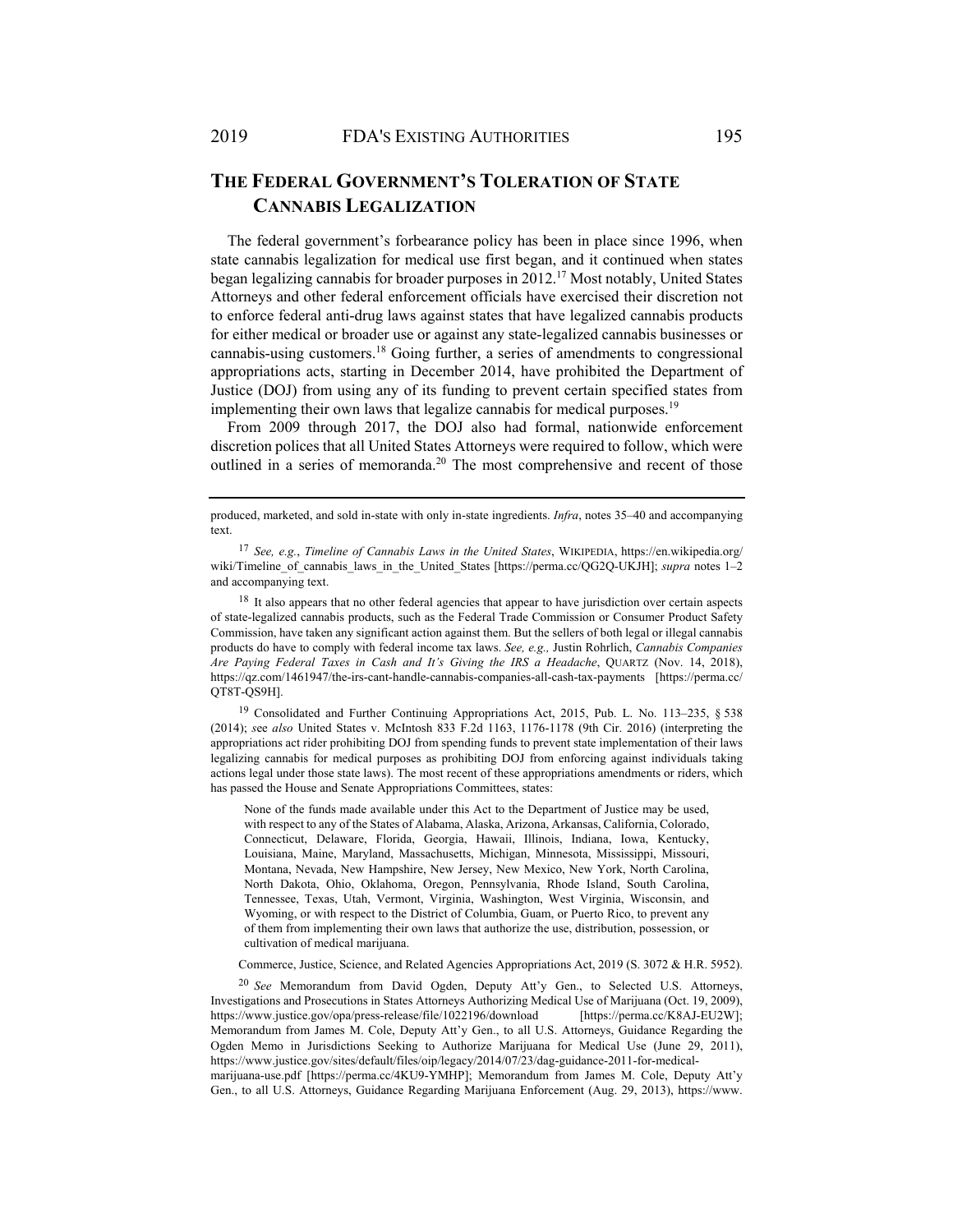memoranda stated that, despite the federal laws making cannabis illegal, DOJ law enforcement officials would basically allow cannabis-legalizing states to run their own regulatory systems for making cannabis legally available under state law if the legalization states implemented and enforced "strong and effective regulatory and enforcement systems that will address the threat those state [legalization] laws could pose to public safety, public health, and other law enforcement interests" (including certain federal cannabis-enforcement priorities listed in the memoranda).<sup>21</sup> Although these DOJ memoranda did not apply to FDA's use of its own enforcement discretion, they presented a clear Administration policy of leaving cannabis-legalizing states largely free of federal interference, unless the state systems failed to prevent new threats to public safety and the public health (or other serious new problems).

In January 2018, Attorney General Sessions issued a Memorandum for All United States Attorneys that rescinded the prior DOJ cannabis-enforcement memoranda.<sup>22</sup> But the Sessions Memorandum does not specifically mention state cannabis legalization, much less direct any United States Attorneys to take enforcement action against any state-legalized cannabis businesses or customers. Instead, it says that the "memorandum is intended solely as a guide to the exercise of investigative and prosecutorial discretion," and directs federal prosecutors to "weigh all relevant considerations," including well-established principles governing all federal prosecutions, when "deciding which marijuana activities to prosecute under [federal] laws with the Department's finite resources."<sup>23</sup> Following the Sessions Memorandum, U.S. Attorneys and other DOJ enforcement officials appear still to be operating as they were under the now-rescinded DOJ memoranda or are otherwise exercising their discretion to allow state-legalized markets for cannabis to operate basically free from federal enforcement.<sup>24</sup>

justice.gov/iso/opa/resources/3052013829132756857467.pdf [https://perma.cc/EK67-XDDS] [hereinafter *Cole Memorandum* (Aug. 29, 2013)]; Memorandum from James M. Cole, Deputy Att'y Gen., to all U.S. Attorneys, Guidance Regarding Marijuana Related Financial Crimes (Feb. 14, 2014), http://www.dfi.wa.gov/documents/banks/dept-of-justice-memo.pdf [https://perma.cc/Q48T-AVFQ]; Memorandum from Monty Wilkinson, Director at Executive Office for U.S. Attorneys to all U.S. Attorneys, First Assistant U.S. Attorneys, Criminal Chiefs, Appellate Chiefs, OCDETF Coordinators, and Tribal Liaisons, Policy Statement Regarding Marijuana Issues in Indian Country (Oct. 28, 2014), https://www.justice.gov/sites/default/files/tribal/pages/attachments/2014/12/11/policystatementregardingm arijuanaissuesinindiancountry2.pdf [https://perma.cc/K2ME-JJDD].

<sup>21</sup> *Cole Memorandum* (Aug. 29, 2013), *supra* note 20. That Cole Memorandum stated that DOJ's cannabis-related enforcement priorities were to prevent: distribution to youth, drugged driving and the exacerbation of other adverse public health consequences from cannabis use, the cultivation or use of cannabis on federal property, cannabis revenue going to criminal organizations, state-authorized cannabis activity being used as a cover or pretext for trafficking in other illegal drugs or other illegal activities, the diversion of cannabis from legalization states to other states, and violence and firearms use in the cultivation or distribution of cannabis. For federal laws making illegal the production, distribution, dispensing, or possession of cannabis or "marihuana" (broadly defined to include any state-legalized cannabis products), see 21 U.S.C. §§ 802(16), 812(c), Schedule I(c)(10), 841(a).

<sup>22</sup> Memorandum from Jefferson B. Sessions, Attorney General, to all U.S. Attorneys, Marijuana Enforcement (Jan. 4, 2018), https://www.justice.gov/opa/press-release/file/1022196/download [https:// perma.cc/C74J-5MHG].

<sup>23</sup> *Id*.

<sup>24</sup> *See, e.g.*, Press Release, Dept. of Justice, U.S. Attorney's Office, Western District of Washington, U.S. Attorney Annette L. Hayes Statement on Federal Marijuana Prosecutions in the Western District of Washington (Jan. 4, 2018), https://www.justice.gov/usao-wdwa/pr/us-attorney-annette-l-hayes-statementfederal-marijuana-prosecutions-western-district [https://perma.cc/2TNP-D38G]; Press Release, Dept. of Justice, U.S. Attorney's Office, Eastern District of Washington, Federal Marijuana Enforcement Policy (Jan.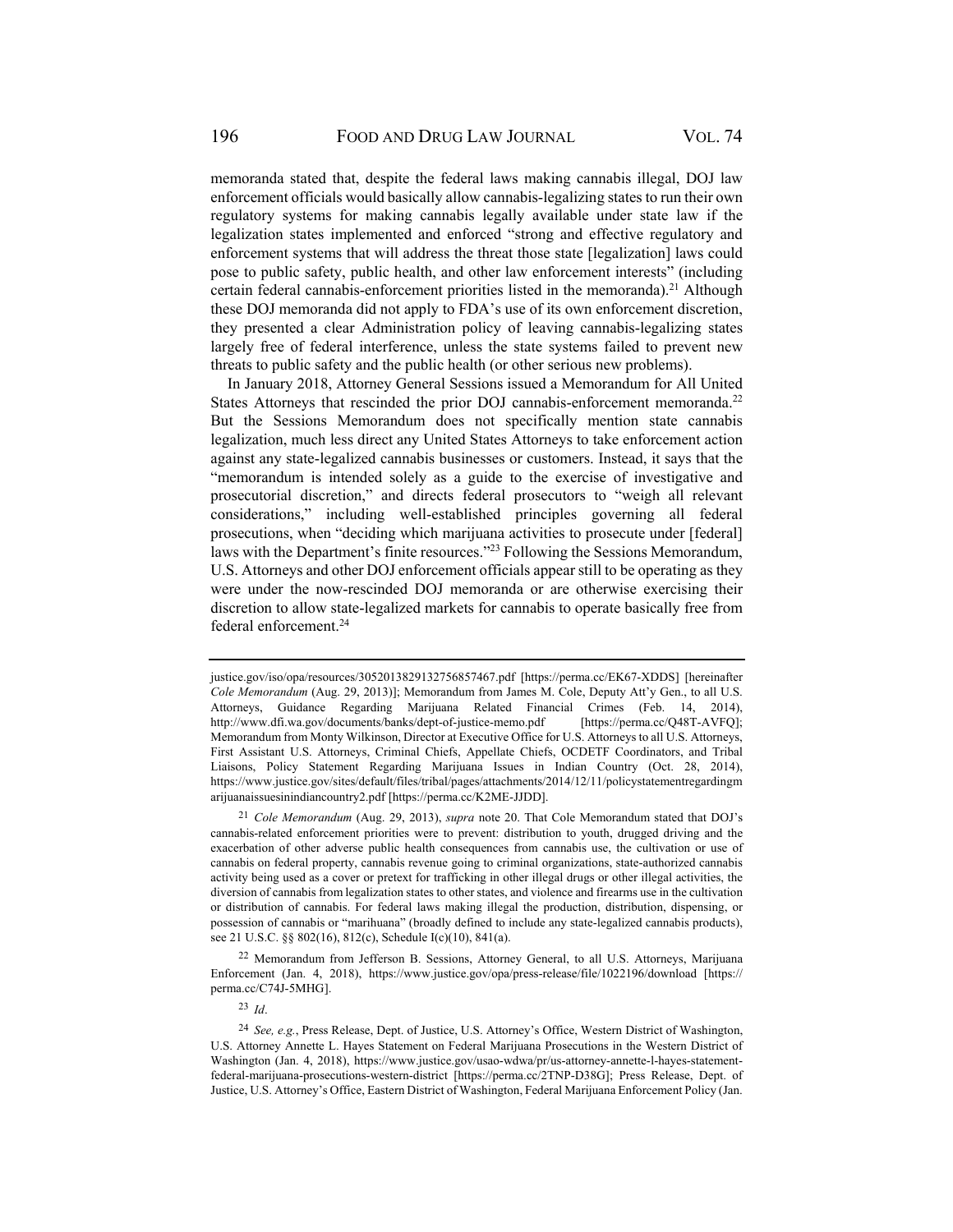Although unintended, the primary impact of the rescission of the earlier DOJ memoranda by Attorney General Sessions appears to be that legalization states, to prevent federal enforcement, are no longer explicitly subject to any formal DOJ policy requiring them to have "strong and effective regulatory and enforcement systems that will address the threat those state [legalization] laws could pose to public safety, public health, and other law enforcement interests."<sup>25</sup> Yet the federal government still has a general goal of promoting public safety and protecting the public health, and FDA, in particular, has protecting the public health as its overriding guiding purpose. Accordingly, it would be fully consistent with its own mission and with the current federal policy of tolerating state cannabis legalization for FDA to exercise its own enforcement discretion, under its existing powers and authorities, to reduce some of the most serious and unnecessary risks to public safety and the public health from state-legalized markets.

As detailed below, FDA could exercise its core authorities in its role as the nation's regulator of medical drugs to stop state-legalized cannabis products from being marketed or sold as medical drugs or with therapeutic claims, and FDA could use its authorities over drugs, tobacco products, foods, supplements, and cosmetics to prevent state-legalized cannabis products from being made even more harmful, addictive, or attractive to adults or youth than those cannabis products typically available from illicit markets. Doing that would not put FDA in the position of having to ban or regulate all state-legalized cannabis products and markets. Instead, FDA would protect and promote the public health by subjecting state-legalized cannabis products and their labeling and marketing only to responsible FDA limits that would not interfere with the states' ability to achieve the core policy goals behind their decisions to legalize. At

<sup>4, 2018),</sup> https://www.justice.gov/usao-edwa/pr/federal-marijuana-enforcement-policy [https://perma.cc/ J4Y6-UMHW] (Washington had previously legalized cannabis for medical and broader purposes under state law.); Press Release, Dept. of Justice, U.S. Attorney's Office, District of Oregon, U.S. Attorney Statement on Marijuana Enforcement in the District of Oregon (Jan. 4, 2018), https://www.justice.gov/usaoor/pr/us-attorney-statement-marijuana-enforcement-district-oregon [https://perma.cc/8DYT-44YT] (Oregon had previously legalized cannabis for medical and broader purposes.); Press Release, Dept. of Justice, U.S. Attorney's Office, District of Maine, Statement by U.S. Attorney Halsey B. Frank Regarding Federal Marijuana Enforcement (Jan. 9, 2018), https://www.justice.gov/usao-me/pr/statement-us-attorneyhalsey-b-frank-regarding-federal-marijuana-enforcement [https://perma.cc/7VZ5-R7N7] (Maine had previously legalized cannabis for medical purposes.); Press Release, Dept. of Justice, U.S. Attorney's Office, District of Colorado, U.S. Attorney Bob Troyer Issues Statement Regarding Marijuana Prosecutions in Colorado (Jan. 4, 2018), https://www.justice.gov/usao-co/pr/us-attorney-bob-troyer-issues-statementregarding-marijuana-prosecutions-colorado [https://perma.cc/7C2W-LYK4] (Colorado had previously legalized cannabis for medical and broader purposes.); Press Release, Dept. of Justice, U.S. Attorney's Office, District of Montana, U.S. Attorney Kurt Alme Issues Statement Regarding Marijuana Prosecutions in Montana (Jan. 5, 2018), https://www.justice.gov/usao-mt/pr/us-attorney-kurt-alme-issues-statementregarding-marijuana-prosecutions-montana [https://perma.cc/X5GB-KNMJ] (Montana had previously legalized cannabis for medical purposes.); Press Release, Dept. of Justice, U.S. Attorney's Office, District of Massachusetts, Statement from U.S. Attorney Andrew Lelling Regarding the Legalization of Recreational Marijuana in Massachusetts (July 10, 2018), https://www.justice.gov/usao-ma/pr/statementus-attorney-andrew-lelling-regarding-legalization-recreational-marijuana [https://perma.cc/V22F-A6M8]. The currently pending nominee to become U.S. Attorney General, William Barr, while personally opposed to state legalization, has also said that the Justice Department would not enforce federal anti-drug laws against cannabis companies operating legally under legalization-state laws, especially if they have been following the guidelines in the Sessions-rescinded Cole memorandum. *See* Glenn Fleishman, *States Hold Breath as Trump's Attorney General Nominee Says He Won't Prosecute Pot in Marijuana-Legal States*, Fortune (Jan. 15, 2019), http://fortune.com/2019/01/15/barr-marijuana-pot-cole-memo-legal-states [https:// perma.cc/TG7F-6EX9].

<sup>25</sup> *Cole Memorandum* (Aug. 29, 2013), *supra* note 20.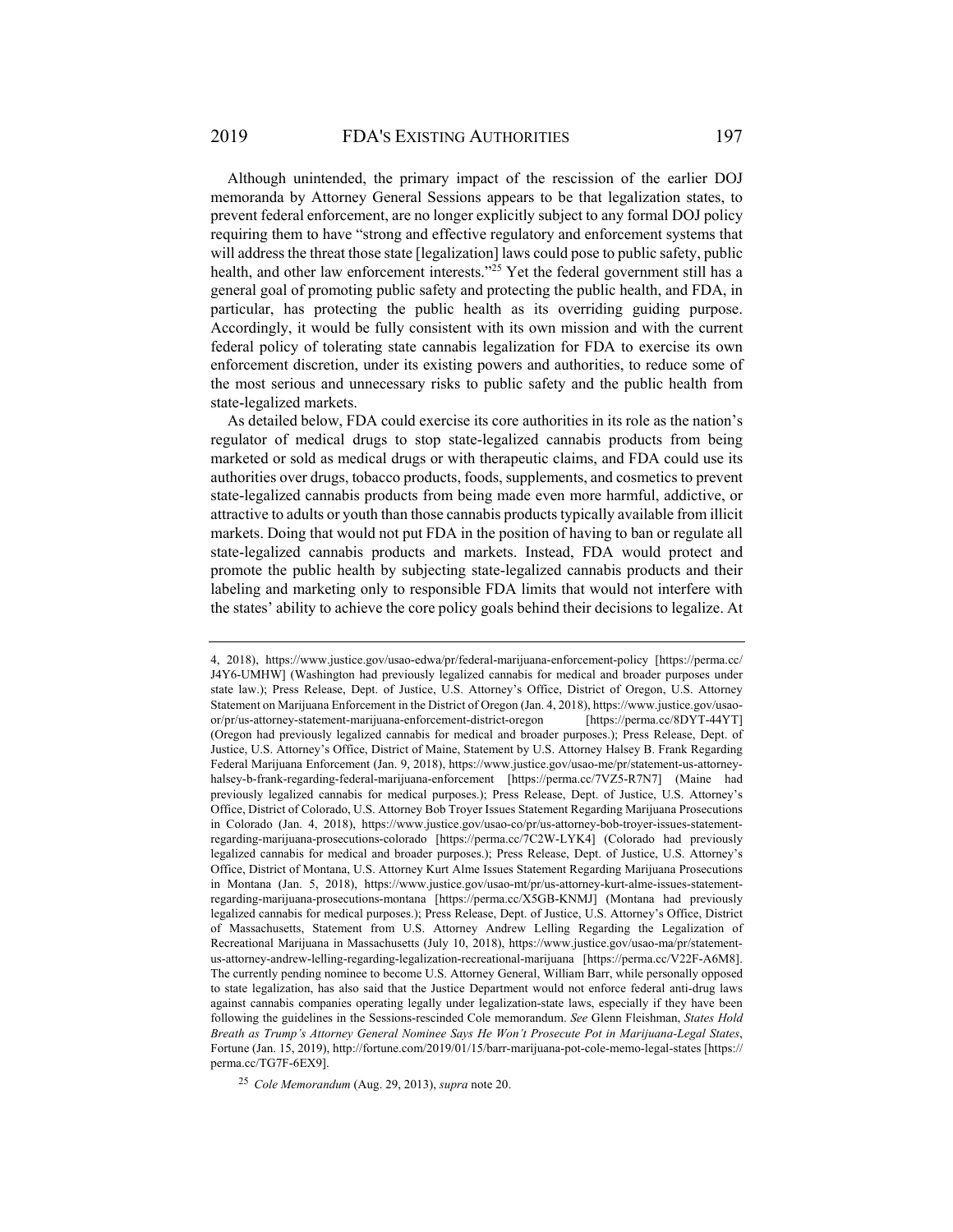the same time, FDA's use of its enforcement discretion in this way would protect the integrity of FDA's existing authorities and the regulatory systems it operates for medical drugs, tobacco products, foods, including dietary supplements, and cosmetics.

# **HOW FDA COULD STOP STATE-LEGALIZED CANNABIS FROM BEING MARKETED WITH FALSE, MISLEADING, OR UNVERIFIED MEDICAL LABELING AND THERAPEUTIC CLAIMS**

One might think that the states would effectively regulate the production, distribution, marketing, and sale of any cannabis products they legalized for medical use, which would make FDA action less necessary. But the range of state approaches is quite broad, and none provides the kind of regulation necessary to protect and promote the public health most effectively.<sup>26</sup> For example, one careful research evaluation of different state medical-legalization systems in 2016 did not find any that were doing a very good job based on basic principles of medical practice, also concluding that fourteen were "nonmedical" medical-legalization systems.<sup>27</sup>

One major problem for the public health and FDA occurs where cannabis products are not only explicitly legalized for medical use but also labeled as medical products, sold from medical dispensaries, promoted by sales staff for certain medical uses, or otherwise marketed with therapeutic claims—all of which confers a medical status or legitimacy that they either do not deserve or have not yet earned or had verified.<sup>28</sup> In states legalizing cannabis products for broader recreational or discretionary purposes, lax laws or enforcement can also allow the marketing of the cannabis product with explicit or implicit therapeutic claims. In the worst cases, the therapeutic claims for certain state-legalized cannabis products (including those made by untrained "budtenders" at medical cannabis dispensaries or other state-legalized sales outlets) are not just unsupported, but misleading or false in serious ways.29

Such labeling and claims can confuse consumers about the medical safety and effectiveness of cannabis products, misleading many into thinking that cannabis

<sup>26</sup> *See, e.g.*, ERIC N. LINDBLOM, A PUBLIC HEALTH APPROACH TO MAKING CANNABIS LEGALLY AVAILABLE FOR MEDICAL USE (forthcoming) (presenting recommendations for how states and countries that choose to make legalized cannabis available for medical use could, consistently with the core policy goals for medical or broader legalization, regulate the products and their production, distribution, marketing, and sale to protect and promote the public health more effectively).

<sup>27</sup> Arthur R. Williams et al., *Older, Less Regulated Medical Marijuana Programs Have Much Greater Enrollment Rates Than Newer 'Medicalized' Programs*, 35 HEALTH AFF. 480 (2016). *See also* Sarah B. Klieger et al., *Mapping Medical Marijuana: State Laws Regulating Patients, Product Safety, Supply Chains and Dispensaries*, 2017, 112 ADDICTION 2206 (2017).

<sup>28</sup> *See, e.g.*, Katelyn D. Boatwright & Morgan L. Sperry, *Accuracy of Medical Marijuana Claims Made by Popular Websites*, J. PHARMACY PRACTICE (Dec. 30, 2018); Patricia A. Cavazos-Rehg et al., *Marijuana Promotion Online: An Investigation of Dispensary Practices*, 20 PREVENTION SCI. 280 (2018); LIVEGREEN, www.livegreencannabis.com [https://perma.cc/6LDE-XCE7] (recreational and medical cannabis seller in Colorado); *Can Cannabis Treat Cancer?*, LIVEGREEN (Dec. 7, 2016), https://www.livegreencannabis.com/cannabis-cancer-treatment [https://perma.cc/8XGN-GNW5]; *Common Medical Conditions That Sativas Can Help Manage*, LIVEGREEN (Apr. 4, 2016), https://www.livegreencannabis.com/common-health-conditions-that-sativas-can-help-manage [https://perma.cc/F8UT-RQGS].

<sup>29</sup> *See, e.g*., Nicholas C. Peiper, et al., *Medical Decision-Making Processes and Online Behaviors Among Cannabis Dispensary Staff*, 11 SUBSTANCE ABUSE 1 (2017); *supra* note 27 and accompanying text.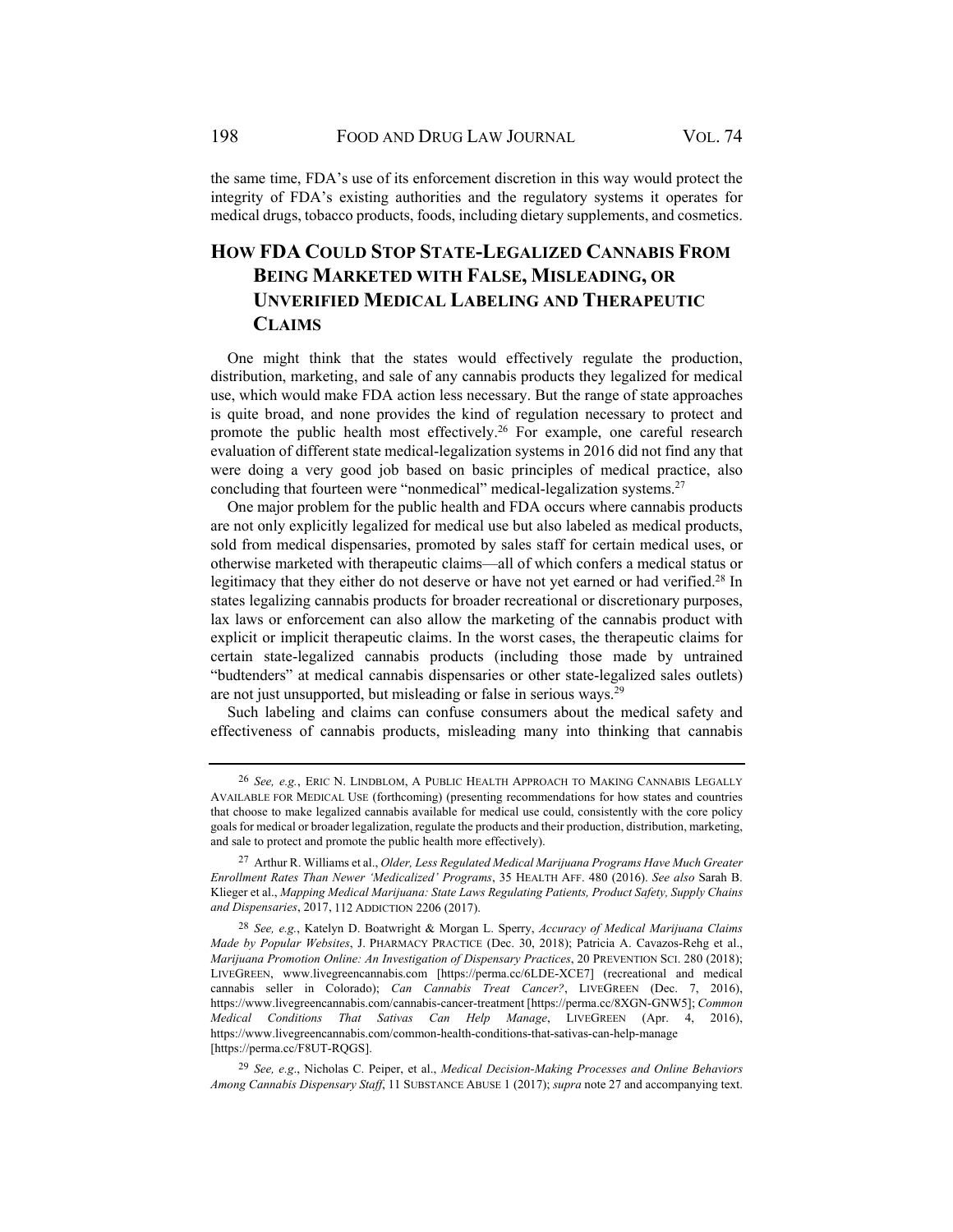products (whether purchased from medical or non-medical legal markets or from illicit sellers) are less risky and more beneficial than they actually are for both medical or recreational use. Such misunderstandings could increase medical and non-medical use of both state-legalized and illicit-market cannabis, and could prompt patients to use cannabis products to treat certain medical conditions when there is either no evidence they will do any good or clear evidence that they will do more harm than good, or when conventional medicines or treatments would be safer or more effective.<sup>30</sup>

By giving cannabis and cannabis-derived products undeserved medical legitimacy, such medical labeling and therapeutic claims—without any related FDA preventive efforts or enforcement—could also threaten the perceived legitimacy of the formal FDA procedures for evaluating, approving, and regulating medical drugs and other medical products. If FDA is going to allow state-legalized cannabis products to present themselves as medical drugs and otherwise make therapeutic claims without any remedial or regulatory action by FDA, why should other products—such as alcoholic beverages, foods, supplements, and cosmetics—have to obtain FDA approval as drugs before being marketed with therapeutic claims?<sup>31</sup> Or why should states not legalize other illicit drugs for FDA-free marketing and sale for medical use?<sup>32</sup>

32 Efforts along these lines have already begun. *See, e.g.*, Esther Honig, *In Close vote, Denver Becomes 1st U.S. City to Decriminalize Psychedelic Mushrooms*, NAT'L PUB. RADIO (May 9, 2019),

<sup>30</sup> *See, e.g.*, NAT'L ACADS. SCI. ENG'G & MED., *supra* note 3, *passim*.

<sup>&</sup>lt;sup>31</sup> The integrity of the FDA drug-approval process may also be threatened by some people seeing state cannabis legalization for medical use as a necessary, direct consequence of the FDA drug-approval system failing to make medically beneficial cannabis products (or other equally or more effective medicines) readily available to patients who cannot currently find or access adequate treatments for their medical problems. But there might not be much FDA could do to address that problem. FDA cannot approve drugs unless manufacturers submit applications seeking approval, and the ability of applicants to do the underlying research necessary to secure approval for cannabis or cannabis-derived drugs is significantly constrained by federal anti-drug laws and international illicit-drug treaty requirements, which also impede FDA's ability to approve and regulate them. The Single Convention on Narcotic Drugs, for example, requires full governmental control of the stock of any cannabis being researched or used for medical purposes, with required governmental mechanisms to control, license, supervise, document, and report on the cultivation of the cannabis and the manufacture of any related medical drugs. UNITED NATIONS OFFICE ON DRUGS & CRIME, THE INTERNATIONAL DRUG CONTROL CONVENTIONS (2013), https://www.unodc.org/documents/ commissions/CND/Int\_Drug\_Control\_Conventions/Ebook/The\_International\_Drug\_Control\_Conventions \_E.pdf [https://perma.cc/4ZDJ-98P7]. In addition, the U.S. Controlled Substances Act designates all parts of the cannabis plant as a Schedule I drug that has no currently accepted medical use in treatment in the United States with a lack of accepted safety for the use of the drug under medical supervision, and otherwise impedes medical research and FDA approvals. *See* 21 U.S. C. § 812 (2018). *See also* David Nutt*, Illegal Drug Laws: Clearing a 50-Year Old Obstacle to Research*, PLOS BIOLOGY, (Jan. 27, 2015), at 2, https://www.ncbi.nlm.nih.gov/pmc/articles/PMC4307971/pdf/pbio.1002047.pdf [https://perma.cc/7L6L-WP8C]; David J. Nutt et al., *Effects of Schedule I Drug Laws on Neuroscience Research and Treatment Innovation*, 14 NATURE REV. NEUROSCIENCE 577 (2013). Although FDA approved Epidiolex, the first prescription drug containing a cannabis constituent (non-intoxicating CBD), that FDA approval could not go into effect until the Drug Enforcement Agency provided its additional stamp of approval, which required taking CBD off of Schedule I of the Controlled Substances Act. *See, e.g.*, Linda Bentley, *Epidiolex Approval Suggests the Way Forward for Marijuana-Derived Products*, UPDATE, (Oct.–Nov. 2018), https://www.fdli.org/2018/10/epidiolex-approval-suggests-the-way-forward-for-marijuana-derivedproducts [https://perma.cc/8JE3-Y94A]; *supra* note 11. Whether an FDA-approved drug containing the intoxicant Δ9-THC could, under existing law, secure the required DEA approval and reclassification of Δ9- THC is not clear—but FDA has been able to approve some drugs containing synthetic Δ9-THC (Marinol, Syndros, and Cesamet), which did not require DEA approval. *See, e.g.*, *Researching the Potential Medical Benefits and Risks of Marijuana: Hearing before the Subcomm. on Crime and Terrorism of the S. Comm. on the Judiciary*, 114th Cong. (2016) (statement of Douglas Throckmorton, M.D., Deputy Director for Regulatory Programs Center for Drug Evaluation and Research, Food and Drug Administration, Department of Health & Human Services).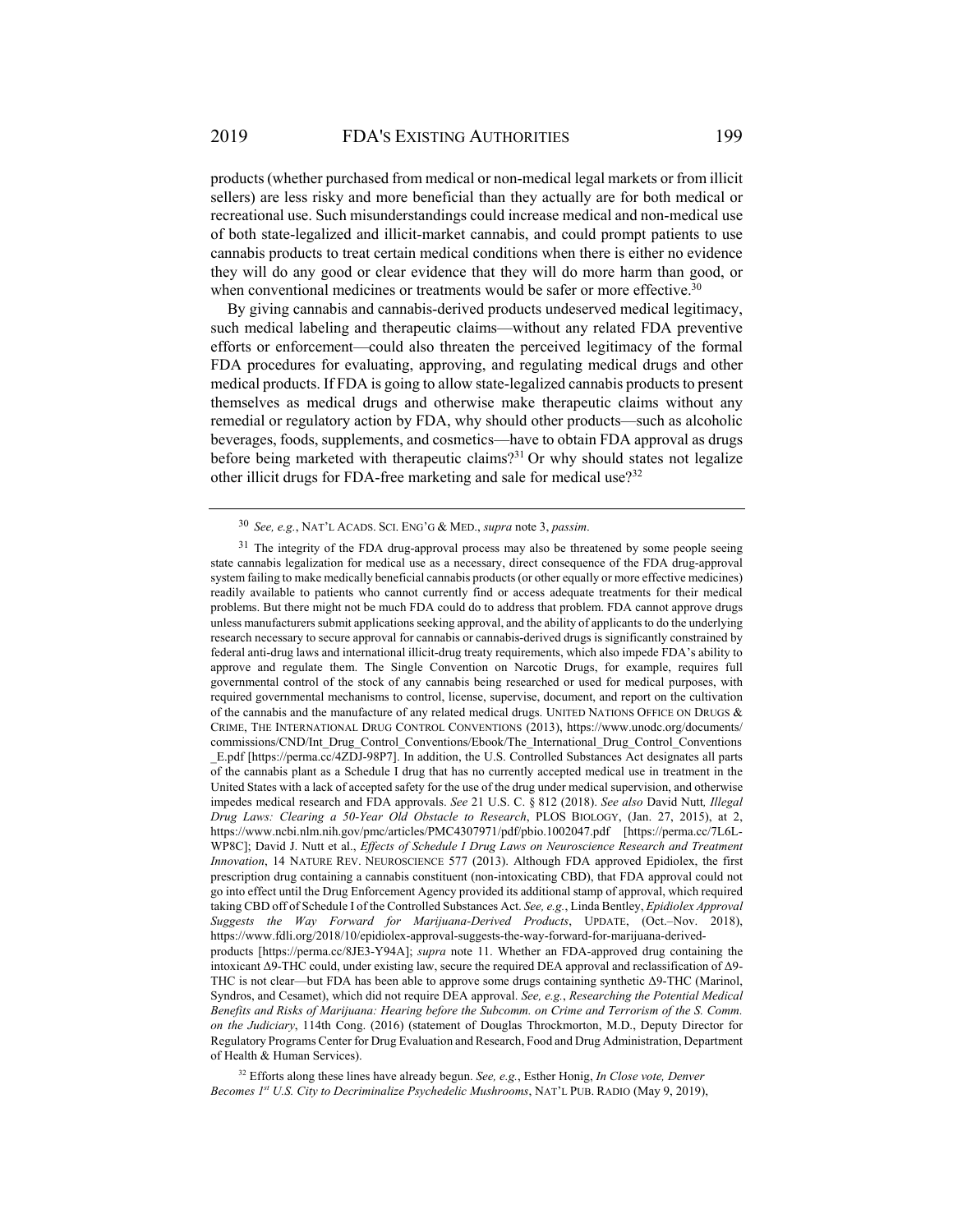FDA could eliminate these problems by strictly enforcing the provision in the FDCA that makes it illegal for any new drug product to be in interstate commerce unless it has first been formally evaluated and approved by FDA as a safe and effective medical drug.<sup>33</sup> But that would threaten to remove all state-legalized cannabis products from the market. To be much more flexible (and fully compatible with federal forbearance), FDA could, instead, take enforcement action against only those statelegalized cannabis products that explicitly hold themselves out as being medical drugs by being: (a) distributed or sold from stores labeled as medical outlets; (b) packaged or labeled as medical products; (c) marketed with explicit or clearly implied therapeutic claims; or (d) otherwise specifically presented or promoted for therapeutic purposes.34

Announcing and carrying out such an enforcement policy would sharply reduce the number of state-legalized cannabis products being labeled or marketed with false, misleading, or unsupported medical-type labeling or therapeutic claims. But it would not reduce the availability of state-legalized cannabis products for possible medical use nor otherwise interfere with state legalization systems. Any medical labeling or medical marketing done by businesses that would directly profit from increasing the cannabis products' sales and use would be stopped. But patients could still get information about possible medical uses of non-FDA-approved cannabis products from their health care providers, or from publicly accessible websites and other sources.

Some manufacturers or sellers would likely try to evade such FDA enforcement by claiming that their state-legalized cannabis-related products were exclusively being produced, marketed, and sold in a single state and, therefore, were not subject to FDCA or FDA enforcement as products "introduced or delivered for introduction into interstate commerce."<sup>35</sup> However, the FDCA definition of "interstate commerce" is an "expansive and unrestricted definition, $3<sup>6</sup>$  reaching any product that has crossed any U.S. international, state or territory border, or is destined to do so, on its way to reaching the consumer;<sup>37</sup> and also reaches drugs marketed only in intrastate commerce that include any components or ingredients shipped interstate.38 Going further, the U.S. Supreme Court has ruled that the federal government's clear authority to regulate interstate cannabis markets must include the right to ensnare some purely intrastate activity so as to avoid substantially undercutting the federal efforts to regulate the

<sup>33</sup> *See* 21 U.S.C. §§ 355, 331(d), 331(ll) (2018); *see also* 21 U.S.C. §§ 321(g)(1), (p) (2016).

35 21 U.S.C. §§ 355, 331(d), (ll) (2018).

36 21 U.S.C. § 321(b) (2016); *see* United States v. Food, 2,998 Cases, 64 F.3d 984, 989 (5th Cir. 1995).

<sup>37</sup> *Id.*; *see* United States v. Themy-Kotronakis, 140 F.3d 858, 862-63 (10th Cir. 1998); United States v. Regenerative Sciences, LLC, 741 F.3d 1314, 1320 (D.C. Cir. 2014).

<sup>38</sup> *See* Impro Prods., Inc. v. Herrick, 715 F.2d 1267, 1269 (8th Cir. 1983) (citing Grand Laboratories, Inc. v. Harris, 660 F.2d 1288, 1289 (8th Cir.1981), *cert. denied,* 456 U.S. 927 (1982)).

https://www.npr.org/sections/health-shots/2019/05/09/721660053/in-close-vote-denver-becomes-first-u-scity-to-decriminalize-psychedelic-mushroo [https://perma.cc/8AFF-XCHP].

 $34$  As noted above, FDA has already done such enforcement to an extremely limited extent, sending warning letters in 2017 to four companies based in legalization states regarding their marketing of products claiming to contain CBD, which FDA stated were illegal non-FDA-approved drugs. *See supra* note 15.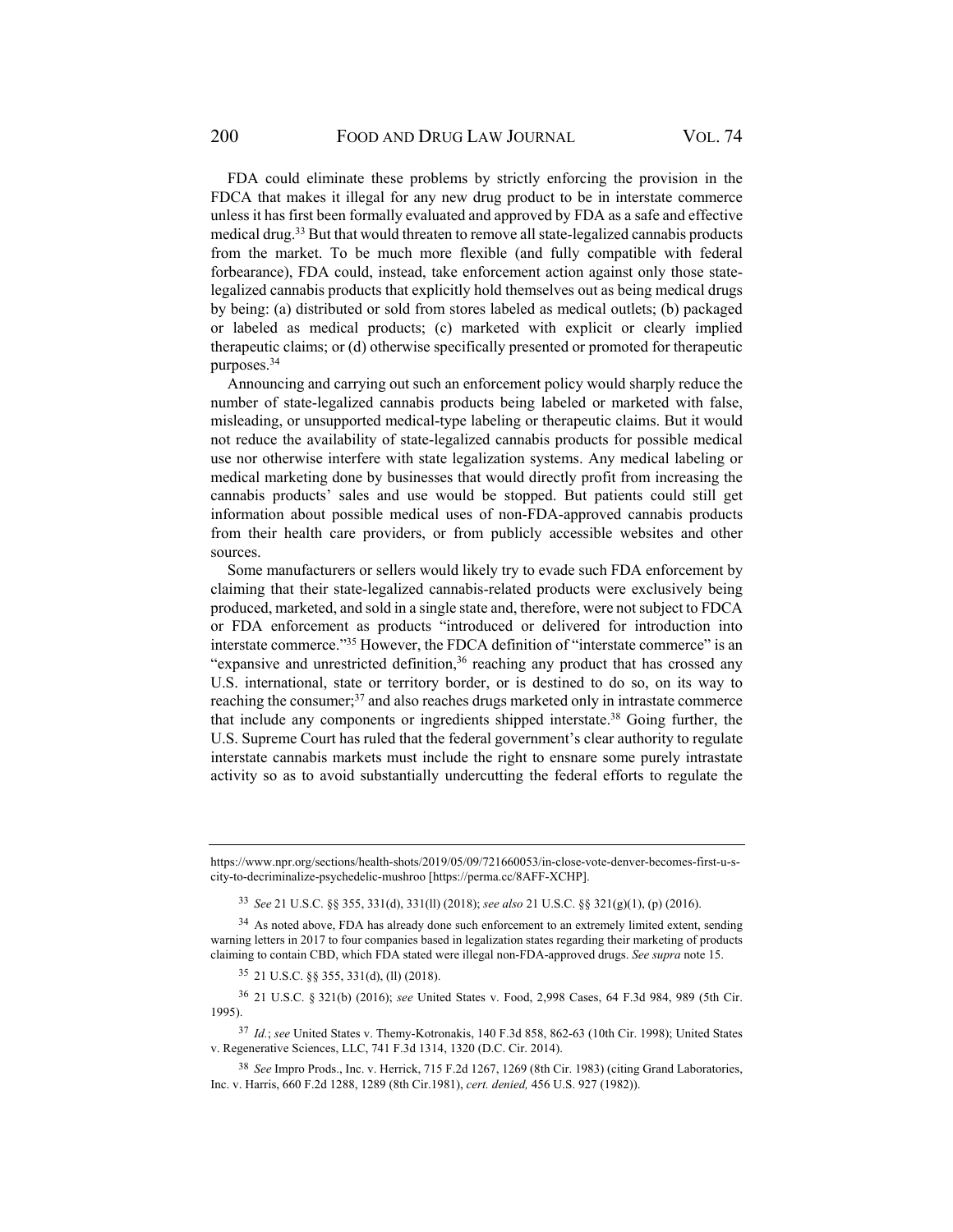interstate market.39 In addition, the diversion of a state's legalized cannabis or cannabis-derived products into other states' illicit cannabis markets—and possibly the purchase of state-legalized cannabis products by buyers from out of state for subsequent out-of-state use—also puts them into interstate commerce.<sup>40</sup>

Another way that producers or sellers might try to evade FDA enforcement against certain state-legalized cannabis or cannabis-derived products as non-FDA-approved drugs would be to claim that they are not drugs but supplements, which the FDCA defines as including products intended to supplement the diet that bear or contain "an herb or other botanical" or "a concentrate, metabolite, constituent, extract, or combination of any [herb or other botanical]."41 However, FDA has concluded that products containing either Δ9-THC or CBD cannot qualify as dietary supplements under the FDCA because CBD is the active ingredient in an FDA-approved drug and both Δ9-THC and CBD are active ingredients in products that have been "authorized for investigation as a new drug.<sup>42</sup> For the same reason, products containing  $\Delta$ 9-THC or CBD could not qualify as FDCA-compliant cosmetics or foods, either.<sup>43</sup>

Even if any products containing cannabis or cannabis derivatives were able to qualify as supplements, they would, by definition, have to be labeled as dietary

<sup>40</sup> *See Gonzales*, 545 U.S. at 2-3 (2005). Even if some purely intrastate production, marketing, and sale of state-legalized cannabis products could not be reached by FDA's authority to regulate medical drugs in interstate commerce, such insulated products would still be subject to regulation by the state, which might choose to prohibit or restrict any intrastate products able to evade FDA's health-directed enforcement efforts.

41 21 U.S.C. § 321(ff); *id.* § 321(g)(1).

<sup>42</sup> *FDA Regulation of Cannabis and Cannabis Derived Products: Ques*tions *and Answers*, FOOD & DRUG ADMIN., https://www.fda.gov/NewsEvents/PublicHealthFocus/ucm421168.htm#dietary\_ supplements [https://perma.cc/JV9L-87F2]. *See* Letter from Steve E. Porter, Jr., Dir., Div. of Pharm. Quality Operations IV, to That's Natural! Marketing & Consulting (Oct. 31, 2017), https://www.fda.gov/ICECI/ EnforcementActions/WarningLetters/2017/ucm583197.htm [https://perma.cc/4K3R-AMYZ] ("Although you market 'CBD All-Natural Hemp Oil' as a dietary supplement, FDA has concluded based on available evidence that CBD products are excluded from the dietary supplement definition under section 201(ff)(3)(B)(ii) of the Act" [21 U.S.C. (321(ff))]. That definition states that "dietary supplement" does not include "an article that is approved as a new drug under section 355 of this title" or "an article authorized for investigation as a new drug, antibiotic, or biological for which substantial clinical investigations have been instituted and for which the existence of such investigations has been made public.").

<sup>43</sup> *See, e.g.*, *Gottlieb Statement* (Dec. 20, 2018), *supra* note 15. The Commissioner's statement raises the possibility of FDA issuing a new rule to allow CBD in certain foods or supplements, but only if FDA determines that such a rulemaking could be done consistently with all of the FDCA's requirements for drugs, foods, and supplements (which might be quite difficult). U.S. Senators Ron Wyden and Jeff Merkley, among others, have urged FDA to be more permissive regarding the use of hemp-derived CBD, in food, beverage and dietary supplements. *See, e.g.*, Letter from Sens. Ron Wyden & Jeffrey A. Merkley to Food & Drug Admin. Comm'r Scott Gottlieb (Jan. 15, 2019), https://www.wyden.senate.gov/imo/media/doc/011519%20 FDA%20CBD%20Hemp%20Letter.pdf [https://perma.cc/M45L-5XMM]. FDA subsequently noted that it is continuing to consider all of these issues and scheduled a public hearing to obtain additional information. *Gottlieb Statement* (Apr. 2, 2019), *supra* note 15*; Scientific Data and Information About Products Containing Cannabis or Cannabis-Derived Compounds; Public Hearing; Request for Comments*, U.S. FOOD & DRUG ADMIN., 84 FED. REGISTER 12969.

<sup>39</sup> *See* Gonzales v. Raich, 545 U.S. 1, 15-33 (2005); Nat'l Fed'n of Indep. Bus. v. Sebelius, 567 U.S. 519, 560 (2012); *see also* United States v. Article of Drug . . . Bacto-Unidisk . . . , 394 U.S. 784, 798 (1969) ("The historical expansion of the definition of drug, and the creation of a parallel concept of devices, clearly show, we think, that Congress fully intended that the Act's coverage be as broad as its literal language indicates—and equally clearly, broader than any strict medical definition might otherwise allow . . . . [R]emedial legislation such as the Food, Drug, and Cosmetic Act is to be given a liberal construction consistent with the Act's overriding purpose to protect the public health . . . .").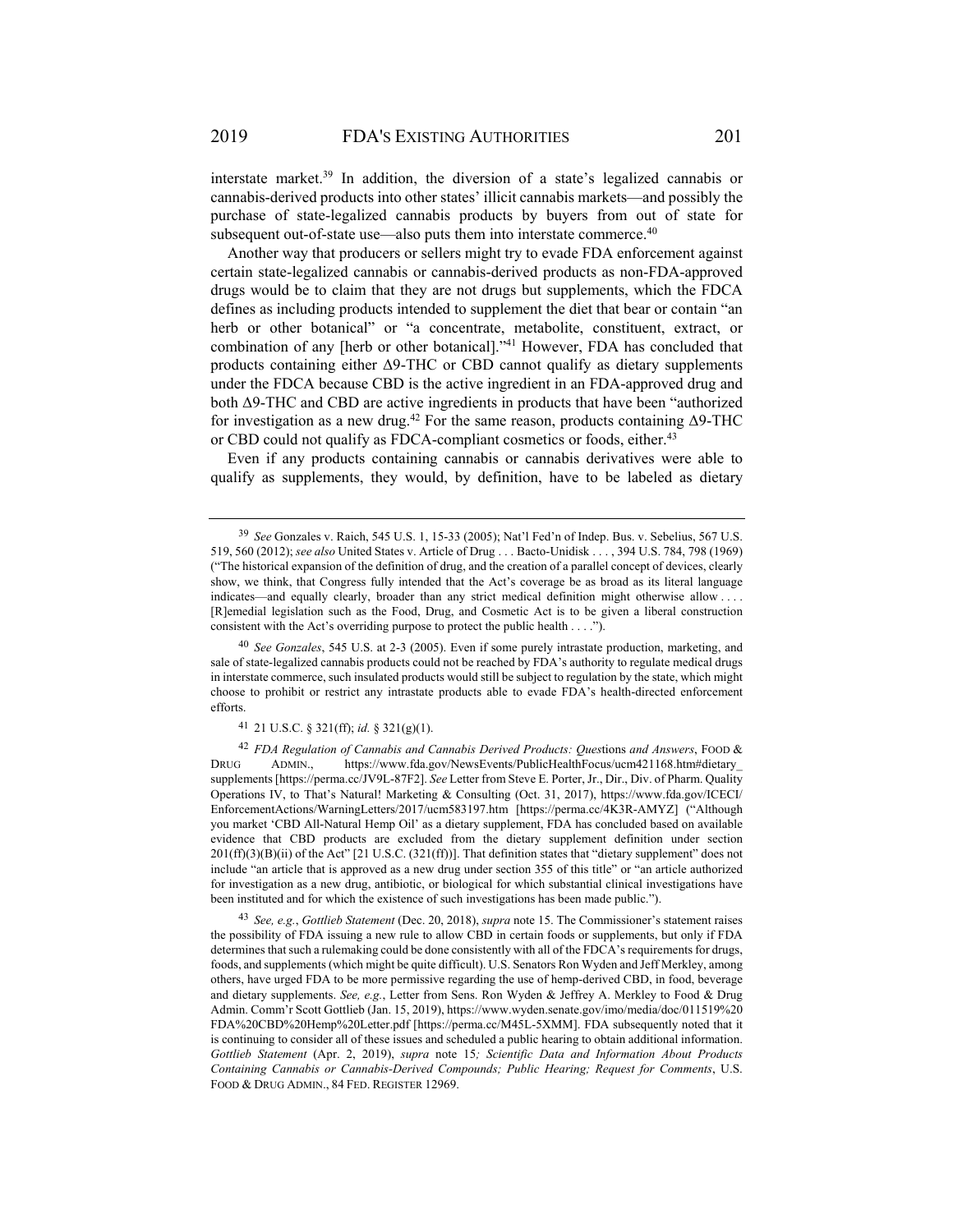supplements<sup>44</sup>—and they would still become subject to FDA regulation as drugs if their labeling or marketing claimed that the products could diagnose, mitigate, treat, cure, or prevent a specific disease or class of diseases.45 Accordingly, any cannabis or cannabis-derived products that were able to escape FDA regulation as drugs by qualifying as non-drug supplements still could not be labeled as medical products or make any significant therapeutic claims in their labeling or advertising.<sup>46</sup> Moreover, while supplements may make certain truthful and not misleading statements on their labeling relating to the health impacts of the nutrients or dietary ingredients they contain without qualifying as drugs, any such statements must be accompanied by a prominent disclaimer that statements have not been evaluated by FDA and the products are not intended to diagnose, treat, cure, or prevent any disease.<sup>47</sup>

This analysis indicates that an FDA enforcement strategy to take only those statelegalized cannabis products off the market that qualify as non-FDA-approved drugs specifically because of their labeling, advertising, or other marketing could largely eliminate a number of problems for FDA and the public health that could be caused by such products being labeled or advertised with false, misleading, or unapproved therapeutic claims. But such an FDA enforcement strategy would not make statelegalized cannabis products any less available for medical or other legalized use (unless FDA suddenly enforced it strictly with no prior warning, which is hardly FDA's way). Nor would it interfere with the ability of patients to obtain cannabisrelated information, advice, or authorizations from their health care providers. But it would clean up the way the state-legalized cannabis products are being labeled, advertised, and otherwise promoted by commercial manufacturers and sellers with powerful profit motives to maximize use.

# **HOW FDA COULD STOP ADDITIVES AND COMBINATIONS (AND RELATED MISLABELING) THAT MAKE STATE-LEGALIZED CANNABIS PRODUCTS EVEN MORE HARMFUL, ADDICTIVE, OR ATTRACTIVE**

In some of the medical-legalization states, especially those with commercial retail dispensaries, and many of the broader legalization states, the available state-legalized cannabis products include a remarkable array of new types of cannabis products not typically found in illicit cannabis markets, such as cannabis edibles (including cookies and candies), lozenges, beverages, including cannabis beers and wines, and vaporized

<sup>44 21</sup> U.S.C. § 321(ff)(2)(C). To qualify as a supplement, the product must also: (i) be intended for ingestion in tablet, capsule, powder, softgel, gelcap, or liquid form, or (ii) not be represented as conventional food or as a sole item of a meal or the diet. 21 U.S.C. § 321(ff)(2)(A), referencing 21 U.S.C. §§ 350(c)(1) (B)(i), (ii), 321(ff)(2)(B).

<sup>45 21</sup> U.S.C. § 321(g)(1).

<sup>46</sup> The only apparent advantage from qualifying as a non-drug supplement, instead of a drug, is that there would be no requirement of *prior* FDA review and approval of the product or its labeling before it could legally be marketed and sold. If FDA determined that a state-legalized cannabis product qualified as a drug, it could pull it off the market immediately for failing to obtain the required prior FDA approval. 21 U.S.C. § 321(p). But if FDA determined that the cannabis product was a non-drug supplement, it could pull it off the market only after also determining that it was mislabeled, adulterated, or otherwise violating the FDCA.

<sup>47 21</sup> U.S.C. § 343(6).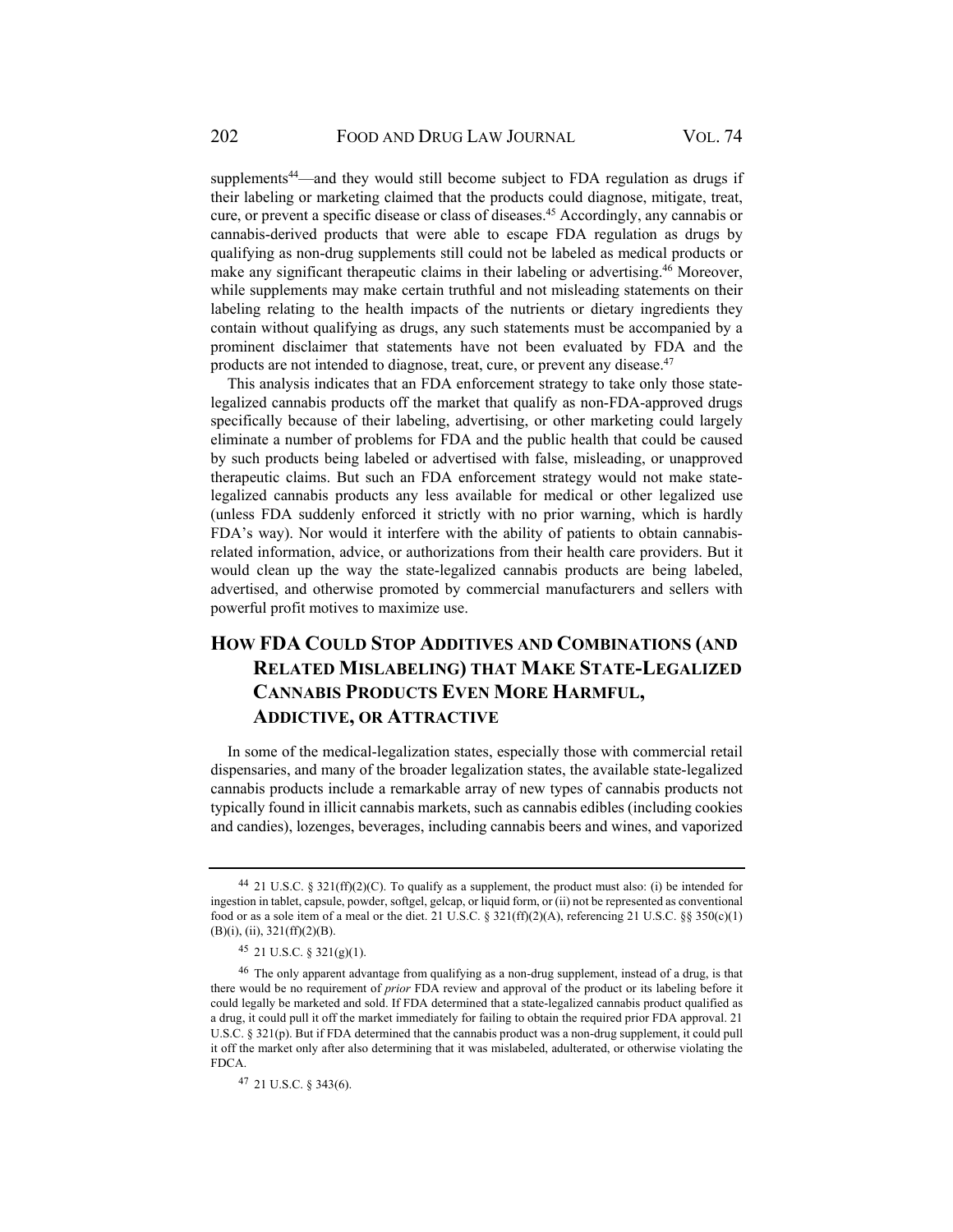or vaped cannabis or Δ9-THC products<sup>48</sup>—including highly-Δ9-THC-concentrated "dabs" (which are sometimes vaporized with a blow torch).<sup>49</sup> Transdermal patches to deliver Δ9-THC and/or CBD (much like nicotine patches for smoking cessation) are also available,<sup>50</sup> as are CBD-only liquids for vaping.<sup>51</sup> There are also references in the research literature to cannabis-derived lipstick, creams, and sunscreen;<sup>52</sup> as well as reports of state dispensaries selling medical-cannabis pizza, mac-and-cheese, pies, and lemonade;53 and medical-cannabis gummy bear candies (including some brought to school by a nine year old to share with friends).<sup>54</sup>

So far, there is no research or other evidence finding that any of these new types of cannabis products that deliver  $\Delta$ 9-THC offer more safe and effective ways to use cannabis for medical purposes compared to smoking natural cannabis. The vast majority of research into potential medical benefits from the types of cannabis products available in state-legalized markets looks only at smoked cannabis.55 Nor is there any clear evidence that the wide array of new types of cannabis products makes non-medical use of cannabis less harmful or risky, as opposed to making it more harmful. For example, while smoking cannabis likely causes some smoking-related health harms and risks for users and exposed nonusers, they are much less serious than

<sup>48</sup> *See, e.g.*, Jacob T. Borodovsky et al., *Smoking, Vaping, Eating: Is Legalization Impacting the Way People Use Cannabis*?," 36 INT'L J. ON DRUG POL'Y 141 (2016); Stephen E. Lankenau et al., *Marijuana Practices and Patterns of use Among Young Adult Medical Marijuana Patients and Non-Patient Marijuana Users,* 170 DRUG & ALCOHOL DEPENDENCE 181 (2017); Gosh et al., *supra* note 3. In regard to cannabis beers and wines (some with alcohol, some without), see, e.g., Joshua M. Bernstein, *For a Buck and Sometimes a Buzz, Brewers Are Putting Cannabis Into Cans*, N.Y. TIMES (Nov. 15, 2018), https://www.nytimes.com/2018/11/15/dining/drinks/beer-cbd-marijuana-breweries.html [https://perma.cc/ 9LKF-D8P2]; Andre Borque, *Cannabis Beer And Wine Are Here, But Are They Here To Stay?*, FORBES (Nov. 6, 2018), https://www.forbes.com/sites/andrebourque/2018/11/06/cannabis-beer-and-wine-are-herebut-are-they-here-to-stay/#7c0dd489224d [https://perma.cc/Z6QB-GVQK]; Craig Giammona, *The Next Big Thing is Weed Beer*, BLOOMBERG BUSINESSWEEK (Oct. 10, 2018), https://www.bloomberg.com/ news/articles/2018-10-10/the-next-big-thing-is-weed-beer [https://perma.cc/WRU5-4KTB].

<sup>49</sup> *See, e.g.*, John M. Stogner & Bryan Lee Miller, *Assessing the Dangers of "Dabbing": Mere Marijuana or Harmful New Trend?*," 136 PEDIATRICS 136, 1 (2015); Mallory Loflin & Mitch Earleywine, *A New Method of Cannabis Ingestion: The Dangers of Dabs?*, 39 ADDICTIVE BEHAV. 1430 (2014) ("The use of butane hash oil [dabs] has spread outside of the medical marijuana community.").

<sup>50</sup> Joseph Misolunas, *Why Marijuana Patches Could Be the Future for Cannabis*, CIVILIZED (Jan. 22, 2018), https://www.civilized.life/articles/marijuana-patches-future-for-cannabis [https://perma.cc/VHU4- 25SQ].

<sup>51</sup> *See, e.g.*, Michelle Peace et al., *Evaluation of Two Commercially Available Cannabidiol Formulations for Use in Electronic Cigarettes*, FRONTIERS PHARMACOLOGY, (Aug. 29, 2016).

<sup>52</sup> *See* Brian F. Thomas & Gerald T. Pollard, *Preparation and Distribution of Cannabis and Cannabis-Derived Dosage Formulations for Investigational and Therapeutic Use in the United States*, FRONTIERS PHARMACOLOGY, (Aug. 31, 2017).

<sup>53</sup> *See* Lisa Creamer, *Medical Marijuana Patients Get A New Way To Score A Slice — With Pot Pizza*, WBUR (June 7, 2017), https://www.wbur.org/news/2017/06/07/medical-marijuana-pizza-quincy [https:// perma.cc/77SY-5B37].

<sup>54</sup> *See* Jamie Ducharme, *A 9-Year-Old Accidentally Shared Her Grandpa's Marijuana Gummies With Her Fifth-Grade Class*, TIME (Jan. 23, 2018), http://time.com/5114582/thc-edibles-new-mexico. [https:// perma.cc/7MMN-CXJJ].

<sup>55</sup> *See, e.g.*, Kristen Rømer Thomsen et al., *Recommendation to Reconsider Examining Cannabis Subtypes Together Due to Opposing Effects on Brain, Cognition and Behavior,* 80 NEUROSCIENCE & BIOBEHAVIORAL REV. 156 (2017); NAT'L ACADS. SCI. ENG'G & MED., *supra* note 3, at 6, 39.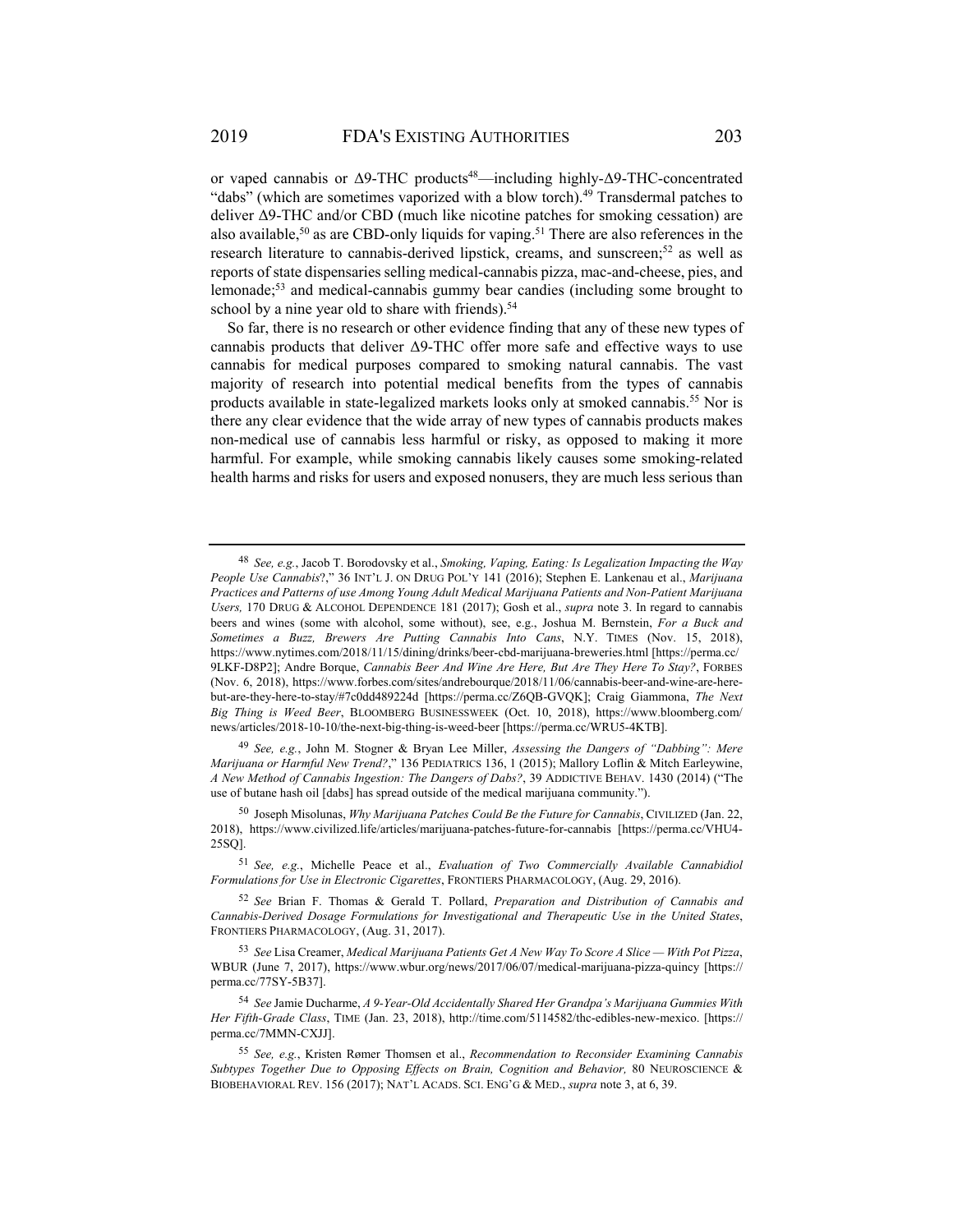those from daily tobacco smoking.<sup>56</sup> On the other hand, the most well-documented health harms and risks from cannabis consumption come from its intoxicating effects and its effects on the brain; and eating or drinking products containing cannabis or  $\Delta$ 9-THC causes much longer-lasting, often stronger intoxication effects, compared to smoking.<sup>57</sup>

In addition, studies have found increased hospitalizations in states that have legalized cannabis because of some adults experiencing unexpectedly strong effects from using edible cannabis products, and, to a lesser extent, other new types of cannabis products (e.g., extremely high potency "dabs" or other extracts).<sup>58</sup> Similar problems arise when legal consumers eat a single cannabis cookie or candy without realizing that it actually contains multiple servings or doses and much larger amounts of  $\Delta$ 9-THC than should be consumed by one person at one time.<sup>59</sup> The availability of legal edible medical cannabis products in some states has also been linked with increased calls to poison control centers and visits to emergency rooms because of young children consuming edible cannabis products meant for others.60 There are also reports of youth and young adults using non-smoked cannabis or Δ9-THC to circumvent laws or rules prohibiting public consumption (e.g., at school or work) or while driving.<sup>61</sup>

<sup>58</sup> *See* Jane A. Allen et al., *New Product Trial, Use of Edibles, and Unexpected Highs Among Marijuana and Hashish Users in Colorado*, 176 DRUG & ALCOHOL DEPENDENCE: 44 (2017) (Most adults experiencing unexpected high simply slept it off, but 13% had unintended sex and 8% went to hospital or emergency room.); Dazhe Cao et al., *Characterization of Edible Marijuana Product Exposures Reported to United States Poison Centers*, 54 CLINICAL TOXICOLOGY 840 (2016).

<sup>59</sup> *See* Borodovsky et al., *supra* note 48. *See also* Daniel G. Barrus et al., *Tasty THC: Promises and Challenges of Cannabis Edibles* (RTI Press 2016).

<sup>61</sup> *See, e.g*., Emily Anne McDonald et al., *Traversing the Triangulum: The Intersection of Tobacco, Legalised Marijuana and Electronic Vaporisers in Denver, Colorado*, 25 TOBACCO CONTROL (Supp. 2016).

<sup>56</sup> *See, e.g.*, Donald P. Tashkin, *How Beneficial is Vaping Cannabis to Respiratory Health Compared to Smoking?,* 110 ADDICTION 1706 (2015). Besides the fact that cannabis smoking is less harmful than tobacco smoking, even regular cannabis smokers tend to spend considerably less time smoking than addicted tobacco smokers.

<sup>57</sup> *See, e.g.*, NAT'L ACADS. SCI. ENG'G & MED., *supra* note 3, at 51; Ryan Vandrey et al., *Pharmacokinetic Profile of Oral Cannabis in Humans: Blood and Oral Fluid Disposition and Relation to Pharmacodynamic Outcomes,* 41 J. ANALYTICAL TOXICOLOGY 83 (2017); Borodovsky et al., *supra* note 48; Stéphanie Baggio et al., *Routes of Administration of Cannabis Used for Non-Medical Purposes and Associations with Patterns of Drug Use*, 54 J. ADOLESCENT HEALTH 235 (2014); Edward J. Cone et al., *Marijuana-Laced Brownies: Behavioral Effects, Physiological Effects, and Urinalysis in Humans Following Ingestion*, 12 J. ANALYTICAL TOXICOLOGY 169 (1988); *see also* David M. Benjamin & Michael J. Fossler, *Edible Cannabis Products: It is Time for FDA Oversight*, 56 J. CLINICAL PHARMACOLOGY 1045 (2016).

<sup>60</sup> *See* Cao et al., *supra* note 58; Bridget Onders et al., *Marijuana Exposure Among Children Younger Than Six Years in the United States*, 55 CLINICAL PEDIATRICS 428 (2016); George S. Wang et al., *Association of Unintentional Pediatric Exposures with Decriminalization of Marijuana in the United States*, 63 ANNALS EMERGENCY MED. 684 (2014); George S. Wang et al., *Pediatric Marijuana Exposures in a Medical Marijuana State*, 167 JAMA PEDIATRICS 630 (2013) (Colorado study); Kathy T. Vo et al., *Cannabis Intoxication Case Series: The Dangers of Edibles Containing Tetrahydrocannabinol*," 71 ANNALS EMERGENCY MED. 306 (2018) (San Francisco, California study). Commentators have noted that the commercial packaging and sale of some of the new edible cannabis products "brings to mind the tortlaw concept of the "attractive nuisance": a hazardous condition that is foreseeably likely to attract children who are unable to appreciate the risk involved." Robert J. MacCoun & Michelle M. Mello, *Half-Baked* -*The Retail Promotion of Marijuana Edibles*, 372 NEW ENG. J. MED. 989 (2015).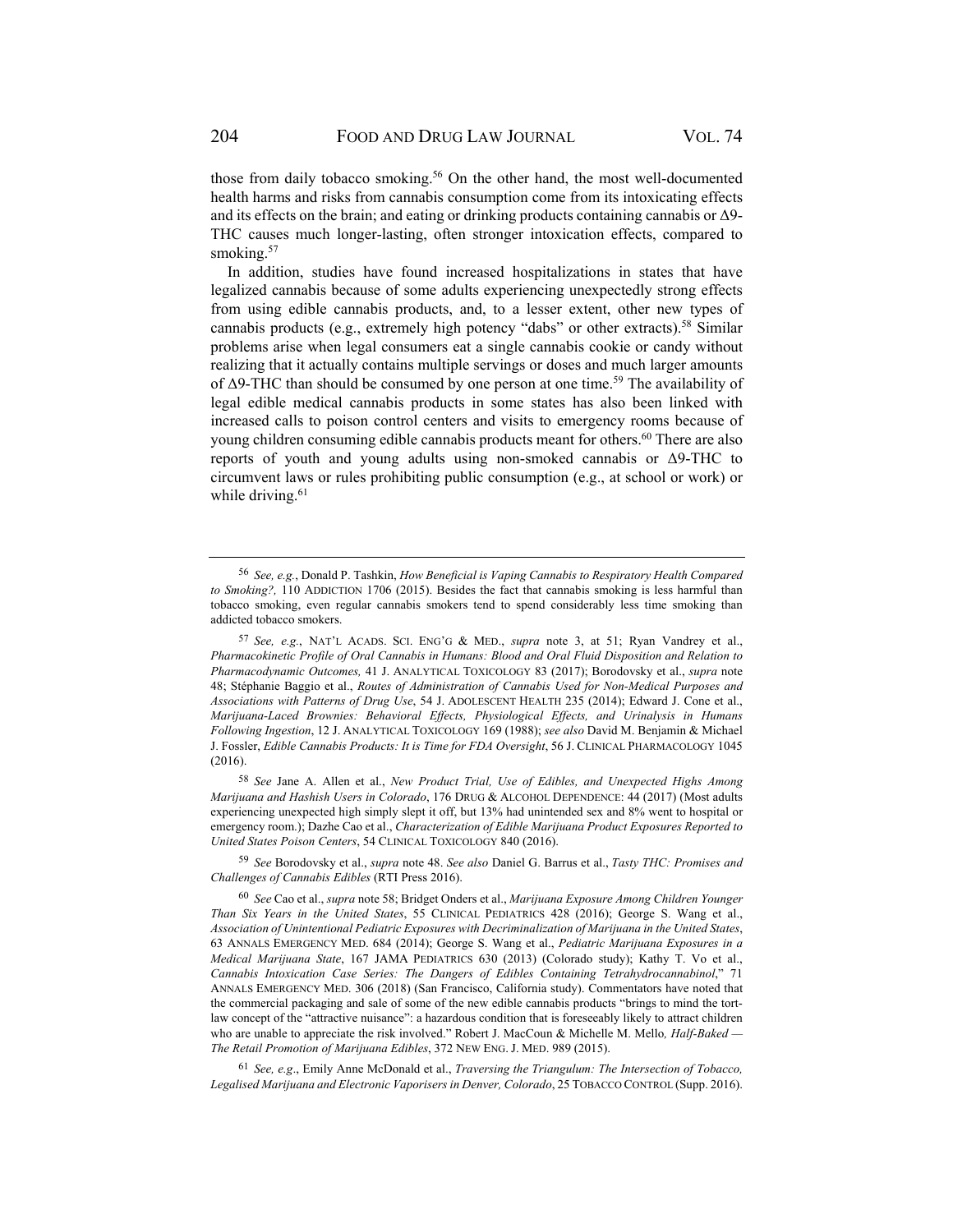FDA could help to address the many health harms and threats to the public health caused by the increasingly broad array of new types of cannabis products appearing in legalization states—and from related failures to prevent adulteration and minimize contamination or provide accurate labeling and clear warnings and instructions for use—by exercising its enforcement discretion to remove from the market only those FDCA-violating cannabis products that do not meet certain related FDA-established minimum requirements.

If too strict, detailed, or comprehensive, however, enforcing those minimum standards could seriously strain FDA's resources, diverting them from other important FDA priorities. Such FDA action could also improperly shift actual or perceived responsibility for prudently regulating the quality and harm-related characteristics of state-legalized cannabis products from the specific states that choose to legalize to FDA. Moreover, neither Congress nor the Administration has specifically directed FDA to implement and enforce such an extensive regulatory scheme, much less provided any related guidance, resources, or new authorities. Nevertheless, FDA's core mission is to protect and promote the public health through its authorities relating to drugs, foods, supplements, cosmetics, tobacco products, and other products.<sup>62</sup>

To act consistently with that mission—while taking account of its own limitations, the legalizing states' responsibilities, and other concerns—FDA should at least take those actions relating to state-legalized cannabis products that would not only protect and promote the public health without straining FDA's resources, but also work directly to protect the actual or perceived integrity and legitimacy of FDA's existing regulatory authorities over drugs and over tobacco products, supplements, cosmetics, and foods.

### *FDA's Tobacco Control Authorities and Cannabis*

State-legalized cannabis products that contain tobacco or nicotine do not yet appear to be a significant problem. But many cannabis users already combine tobacco with cannabis, suggesting a ready market;63 and mixing nicotine into an e-cigarette liquid or other product that delivers either Δ9-THC or cannabis would be an easy way to make the intoxicating cannabis product highly addictive, thereby increasing sales, use, profits, and harms. To prevent such hybrid products from appearing, and to act consistently with its authorities over tobacco products, FDA should make it very clear to all legalization states, manufacturers, and sellers that the agency will aggressively enforce against any state-legalized cannabis products that also contain tobacco or nicotine. If not illegal as an unapproved drug, any such hybrid cannabis product would

<sup>62</sup> *See, e.g.,* U.S. FOOD & DRUG ADMIN., OFFICE OF REGULATORY AFFAIRS, OFFICE OF OPERATIONS, INVESTIGATIONS OPERATING MANUAL 2018 (2018), https://www.fda.gov/downloads/ICECI/Inspections/ IOM/UCM607759.pdf [https://perma.cc/S49P-XF8J] (listing agency's public health mission as "Protecting consumers and enhancing public health by maximizing compliance of FDA regulated products and minimizing risk associated with those products"); U.S. v. Article of Drug . . . Bacto-Unidisk . . . 394 U.S. 784, 798 (1969) (referring to Food, Drug, and Cosmetic Act's "overriding purpose to protect the public health"). *See also What We Do*, U.S. FOOD & DRUG ADMIN., https://www.fda.gov/aboutfda/whatwedo/ default.htm [https://perma.cc/HT2C-4MAY]; *FDA Launches New Campaign to Advance Ongoing Efforts to Recruit and Retain a World-class Workforce Dedicated to Protecting and Promoting the Public Health*, U.S. FOOD & DRUG ADMIN., https://www.fda.gov/NewsEvents/Newsroom/FDAInBrief/ucm614567.htm [https://perma.cc/V792-G7WU].

<sup>63</sup> *See, e.g*., McDonald et al., *supra* note 61; Gillian L. Schauer et al., *Marijuana and Tobacco Co-Administration in Blunts, Spliffs, and Mulled Cigarettes*, 64 ADDICTIVE BEHAVIOR 200 (2017).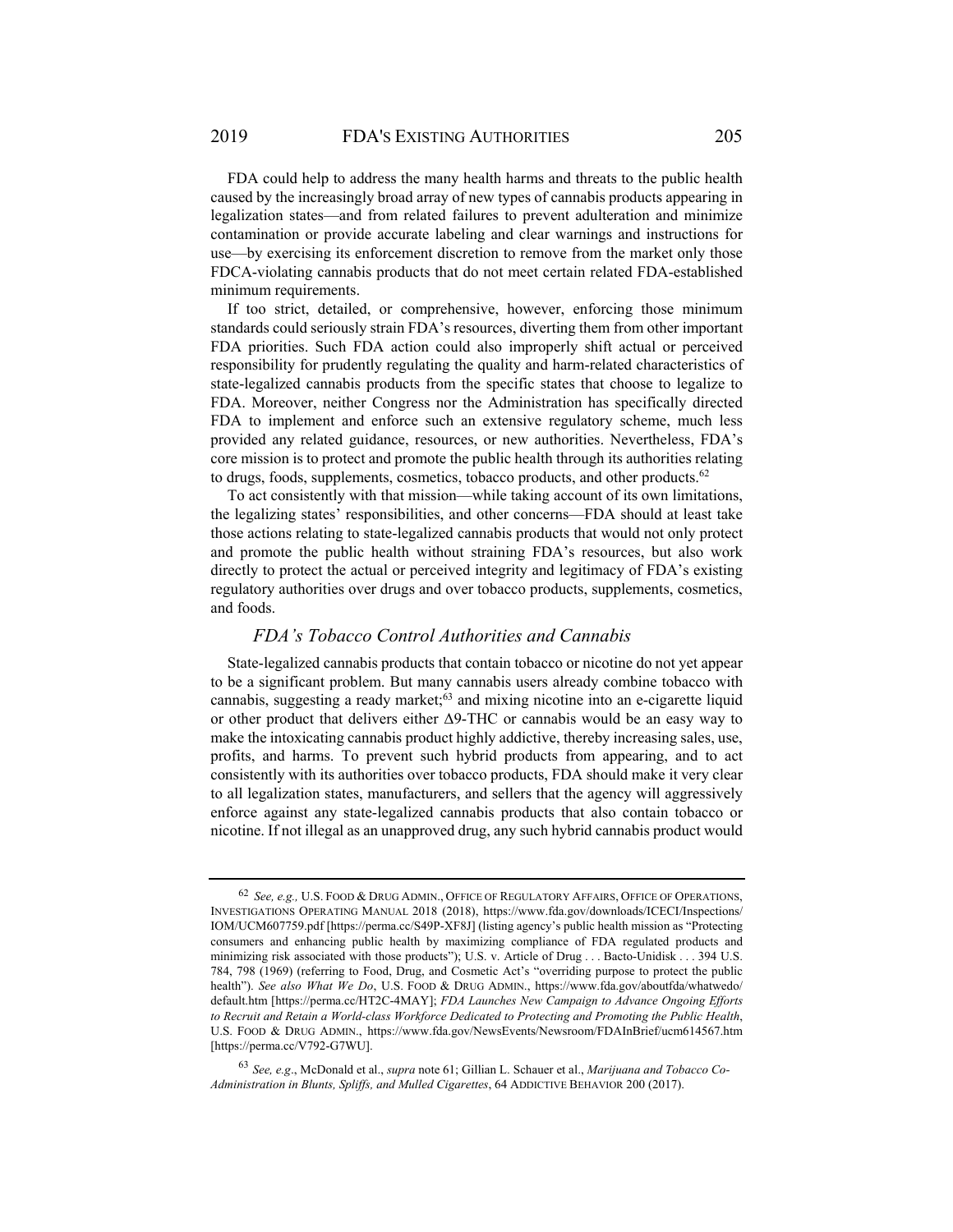be subject to FDA's tobacco control authorities as a "tobacco product" illegally on the market without the permissive FDA new tobacco product order required under the Tobacco Control Act.64 Such a product would also directly violate the Act's provision that specifically prohibits the marketing of any product that combines a tobacco product with any other product regulated by FDA, including any drugs, foods, biologics, cosmetics, or supplements.<sup>65</sup>

Because consuming products that combine nicotine or tobacco with cannabis or Δ9- THC is remarkably more harmful and addictive than consuming cannabis or Δ9-THC alone, FDA action to prevent any such hybrid products from appearing in the legalization states would work directly to protect the public health and otherwise follow the dictates of the Tobacco Control Act—without interfering with the legalization states' ability to make unadulterated cannabis available to their residents for medical or broader uses.

### *FDA's Authorities Over Dietary Supplements and Cannabis*

FDA could also make it clear that it will exercise its authorities over foods and dietary supplements to pull off the market any state-legalized cannabis product that: (a) is combined with any dietary supplement (e.g., any vitamin, mineral, other herb or botanical, amino acid, or dietary substance used by humans to supplement the diet);<sup>66</sup> or (b) presents itself as being a dietary supplement, but fails to fully comply with all related requirements and restrictions in the FDCA and related FDA regulations. As noted above, FDA has already determined that any product containing Δ9-THC or CBD cannot qualify as a supplement,  $67$  and it is unlikely that any products containing whole cannabis or other psychoactive cannabis constituents could qualify as a supplement, either, much less also comply with all the related requirements in the FDCA and related rules.<sup>68</sup>

Such an enforcement policy would, among other things, help to stop state-legalized cannabis products from being fortified with caffeine to make them more addictive, and prevent the addition of vitamins or other healthy-sounding supplements into cannabis products, which could mislead consumers into thinking the cannabis products were less harmful or more therapeutically beneficial than they actually are. It would also prevent any state-legalized cannabis or cannabis-derived products from being labeled or marketed as dietary supplements (which could also mislead consumers to think the cannabis products were less harmful or more beneficial). But this supplement-based FDA enforcement policy would not make state-legalized cannabis products without dietary-supplement additives or claims any less available to authorized state users.<sup>69</sup>

<sup>64 21</sup> U.S.C. § 321(rr); Section 910 of the Federal Food, Drug, and Cosmetic Act, as amended by the Family Smoking Prevention and Tobacco Control Act, Pub. L. No. 111-31, 123 Stat. 1776 (2009) (21 U.S.C. § 387j).

 $65$  21 U.S.C. § 321(rr)(4).

<sup>66 21</sup> U.S.C. § 321(ff).

<sup>67</sup> *See supra* notes 42, 43.

<sup>68</sup> *See* 21 U.S.C. § 321(ff); *Dietary Supplements Proposed and Final Rules*, U.S. FOOD & DRUG ADMIN., https://www.fda.gov/Food/GuidanceRegulation/GuidanceDocumentsRegulatoryInformation/ DietarySupplements/ucm2006896.htm [https://perma.cc/XB67-PVHW].

<sup>&</sup>lt;sup>69</sup> For example, this approach would stop non-FDA-approved products containing CBD from being sold mixed with bona fide supplements or being labeled or marketed as supplements. But they could still be sold, without any FDA interference, if they did not have any such ingredients, labeling, or marketing.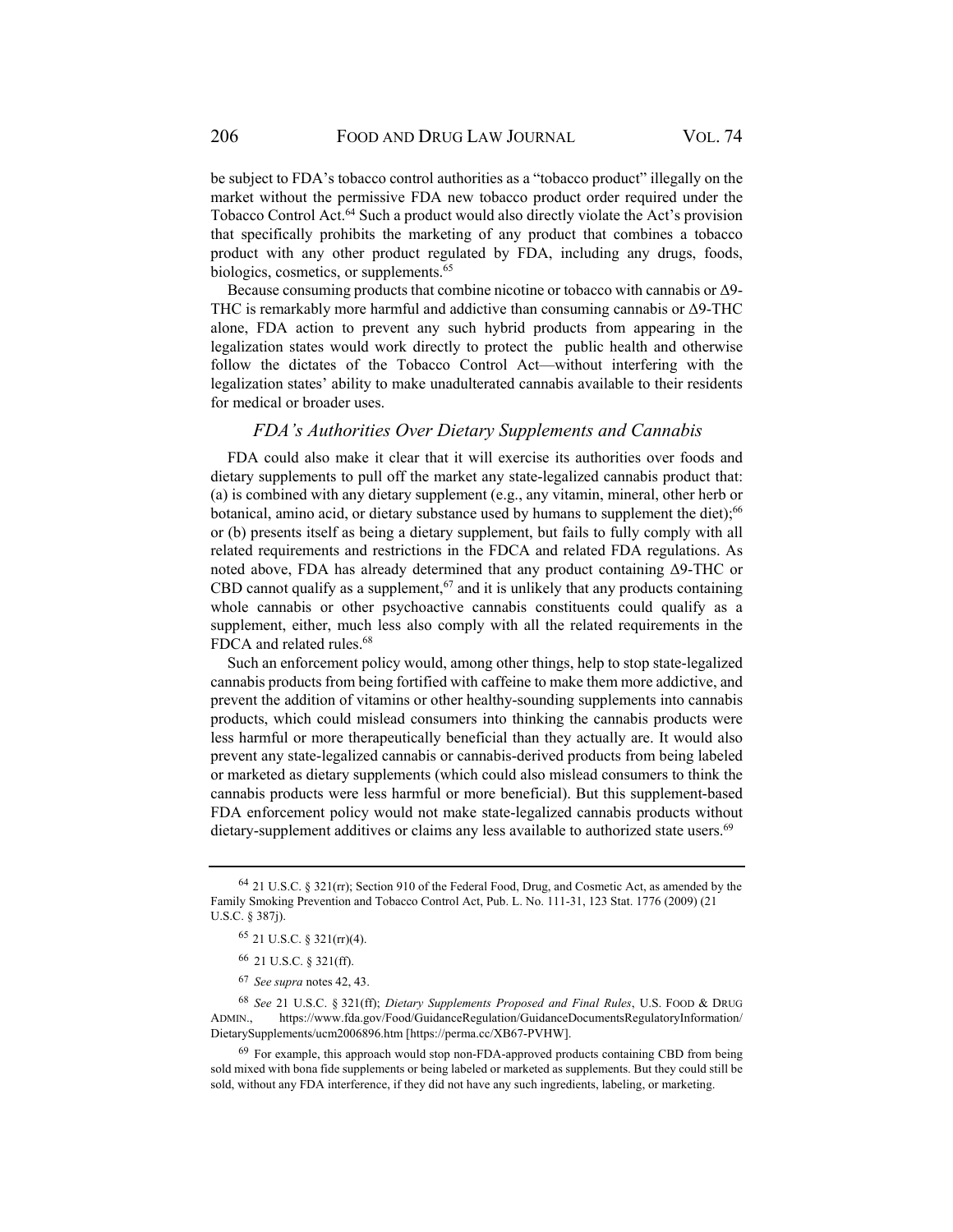### *FDA's Authorities Over Cosmetics and Cannabis*

FDA could also take a parallel approach to stop the marketing and sale of products that contain cannabis or certain cannabis constituents that are labeled or promoted as cosmetics, which the FDCA defines as articles, other than soap, "intended to be rubbed, poured, sprinkled, or sprayed on, introduced into, or otherwise applied to the human body or any part thereof for cleansing, beautifying, promoting attractiveness, or altering the appearance."70 The FDA policy could be simple and clear: If you contain cannabis, Δ9-THC, or certain other cannabis constituents and either claim to be a cosmetic or are clearly packaged and marketed as one, FDA will pull you off the market unless the product complies with all FDCA requirements that apply to cosmetics (e.g., is not misbranded or adulterated, which includes not containing any approved or unapproved drugs).<sup>71</sup> This policy would stop state-legalized cannabis products from being labeled or marketed as cosmetics and would protect the integrity of FDA's authorities over cosmetics. But, like the other proposed enforcement policies, it would not interfere with the states' ability to make cannabis products legally available to authorized adults within their borders for medical or broader use, including their possible use by buyers as cosmetics.

### *FDA's Authorities Over Food and Cannabis*

Along the same lines, FDA could also adopt and publicize an enforcement policy of pulling off the market any state-legalized product containing cannabis or Δ9-THC, or other cannabis constituents that claims to be a food or otherwise qualifies as a food under the FDCA ("articles used for food or drink" for humans or animals).<sup>72</sup> Moving in that direction, FDA's website already states that it is not legal, in interstate commerce, to sell a food to which  $\Delta$ 9-THC or CBD have been added.<sup>73</sup>

Actually implementing that enforcement policy would have the most powerful impact on existing markets for state-legalized cannabis products because it would eliminate the wide range of edible and drinkable products that contain cannabis or cannabis constituents that are already being offered for sale and, in some cases, are quite popular with legal users (as well as youth).<sup>74</sup> Such a dramatic impact could be worthwhile given the many health harms and risks created by making intoxicating cannabis or Δ9-THC available in attractive foods and drinks, by adding cannabis or Δ9-THC into alcoholic beverages, or by mixing cannabis or cannabis derivatives with other harmful ingredients for consumption in a food or beverage. There is also no clear

<sup>70 21</sup> U.S.C. § 321(i).

<sup>71 21</sup> U.S.C. §§ 361, 362.

<sup>72 21</sup> U.S.C. § 321(f). See, also, Paul J. Larkin Jr., *Marijuana Edibles and "Gummy Bears"*, 66 BUFF. L. REV. 313 (2018).

<sup>73</sup> *See FDA Regulation of Cannabis and Cannabis Derived Products: Questions and Answers*, *supra* note 42 at questions 13 and 14. FDA recently determined that certain hemp seed and hemp seed ingredients (which do not contain psychoactive levels of Δ9-THC, CBD, or any other cannabis constituent) are generally recognized as safe as food ingredients; but the agency also stated that those GRAS conclusions do not affect its position that adding CBD or Δ9-THC to foods is a prohibited act under the FDCA. *FDA Responds to Three GRAS Notices for Hemp Seed-Derived Ingredients for Use in Human Food*, U.S. FOOD & DRUG ADMIN., (Dec. 20, 2018), https://www.fda.gov/Food/NewsEvents/ConstituentUpdates/ucm628910.htm [https://perma.cc/C4FF-MG6W].

<sup>74</sup> *See, e.g.,* Borodovsky et al., *supra* note 48; Lankenau et al., *supra* note 48; Ghosh et al., *supra* note 3.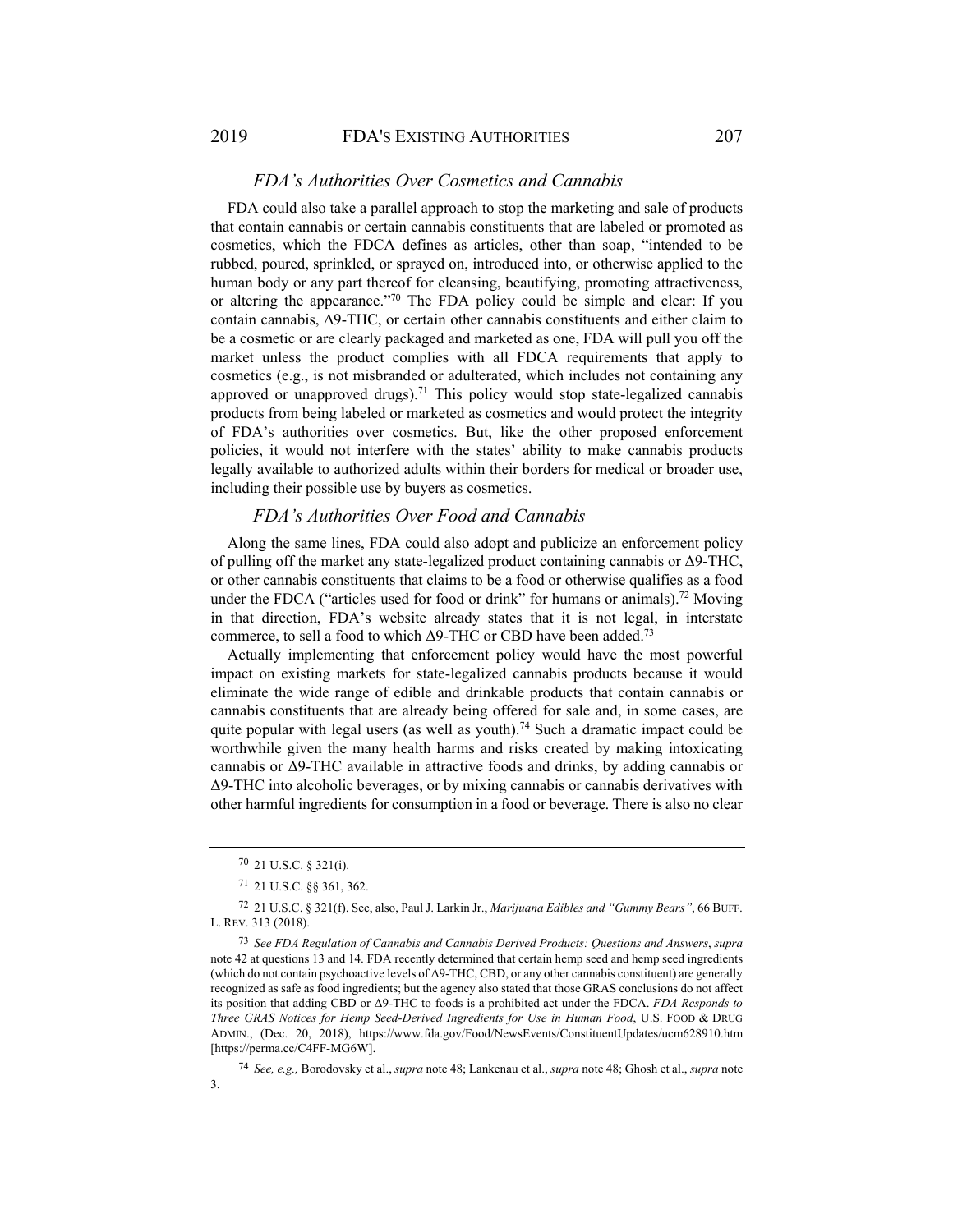evidence to date that providing cannabis or any of its constituents through foods or drinks makes them any less harmful to users or any more effective for medical purposes. Moreover, this enforcement policy would not interfere with state-legalized sales of cannabis in its natural form, in non-food products delivering Δ9-THC or other cannabis constituents without smoking (e.g., via an e-cigarette device or pill), or in conventional concentrates, such as hash or hash oil, or in new, highly concentrated "dabs" (which should be restricted separately).<sup>75</sup> In addition, those that purchased the state-legalized cannabis products which would still be available after FDA implemented such a food-based enforcement policy could, if desired, still consume the cannabis products through converting them into foods or drinks, themselves.

If pulling all state-legalized foods containing cannabis off the market were seen as too extreme, FDA should still, at a minimum, use its authorities over food to implement and publicize an enforcement policy of pulling off the market any statelegalized cannabis beverage that includes alcohol, such as cannabis or cannabinoidinfused beer, wine, or spirits.<sup>76</sup> Such FDA action would be entirely consistent with the announcement by the Alcohol and Tobacco Tax and Trade Bureau (TTB) that it will not approve any formulas or labels for alcohol beverage products that contain a controlled substance under Federal law, including cannabis and its derivatives, such as  $\Delta$ 9-THC and CBD.<sup>77</sup>

<sup>75</sup> New, highly concentrated pure cannabis products, such as "dabs," can deliver incredibly strong doses of Δ9-THC very rapidly (often through the use of a blowtorch), creating much larger health risks than other cannabis products; and there is no evidence that they offer a more effective way to consume cannabis for any medical uses. *See, e.g.,* Stogner & Miller, *supra* note 49; Loflin & Earleywine, *supra* note 49. To address the additional new health risks from these extreme cannabis products, FDA might want to move beyond the main enforcement strategies proposed in this article and take some additional special action just to take certain state-legalized highly concentrated and unnecessarily risky cannabis concentrates off the market. FDA could do that simply by announcing that it will be removing from the market (as unapproved drugs) any state-legalized cannabis product that contains more than, say, 50% Δ9-THC or delivers more than a certain amount of Δ9-THC in any one dose or use. Cannabis in its natural plant or flower form typically has less than 25% Δ9-THC, even after post-legalization potency increases (while dabs can have more than 90%). *See, e.g*., Ghosh et al., *supra* note 3. Prior to 2008, the average levels of Δ9-THC in conventional hash and hash oil products annually confiscated by federal and state law enforcement officials never exceeded 35% and were usually much lower (with cannabis leaf or flower never exceeding 15%). Zlatko Mehmedic et al., *Potency Trends of Δ9‐THC and Other Cannabinoids in Confiscated Cannabis Preparations from 1993 to 2008*, 5 *J. FORENSIC SCI.* 1209 (2010).

<sup>&</sup>lt;sup>76</sup> FDA does not have primary regulatory authority over alcoholic beverages, which is managed by the Treasury Department pursuant to the Federal Alcohol Administration Act. 27 U.S.C. § 201 et seq. *See also* 21 U.S.C. § 350*l*(e). But FDA does have primary authority to regulate non-beverage foods that contain alcohol. *See, e.g.,* 21 U.S.C. § 342 (a confectionary containing more than trivial amounts of alcohol is an adulterated food). FDA can also regulate alcoholic beverages (as "foods," which includes foods and drinks) to some extent. *See, e.g*., *Guidance for Industry: Labeling of Certain Beers Subject to the Labeling Jurisdiction of the Food and Drug Administration*, U.S. FOOD & DRUG ADMIN. (Dec. 2014), https://www.fda.gov/Food/GuidanceRegulation/GuidanceDocumentsRegulatoryInformation/LabelingNutr ition/ucm166239.htm [https://perma.cc/JU3D-LQ36]; *Memorandum of Understanding Between the Food and Drug Administration and the Bureau of Alcohol, Tobacco and Firearms*, U.S. FOOD & DRUG ADMIN (Nov. 20, 1987), https://www.ttb.gov/main\_pages/memo-understanding.shtml [https://perma.cc/8PUS-AFHA]. Any alcoholic beverages labeled or marketed with therapeutic claims would also be subject to FDA's regulatory authority over drugs. *Id.*

<sup>77</sup> *Frequently Asked Question (FAQ): Alcohol Beverage Formulas and Labels*, U.S. DEP'T TREASURY, ALCOHOL & TOBACCO TAX & TRADE BUREAU (May 23, 2018), https://www.ttb.gov/ faqs/a29.shtml# [https://perma.cc/2X58-98MH] (noting that "TTB may require formula applicants to obtain documentation from FDA indicating that the proposed use of an ingredient in an alcohol beverage would not violate the Federal Food, Drug and Cosmetic Act").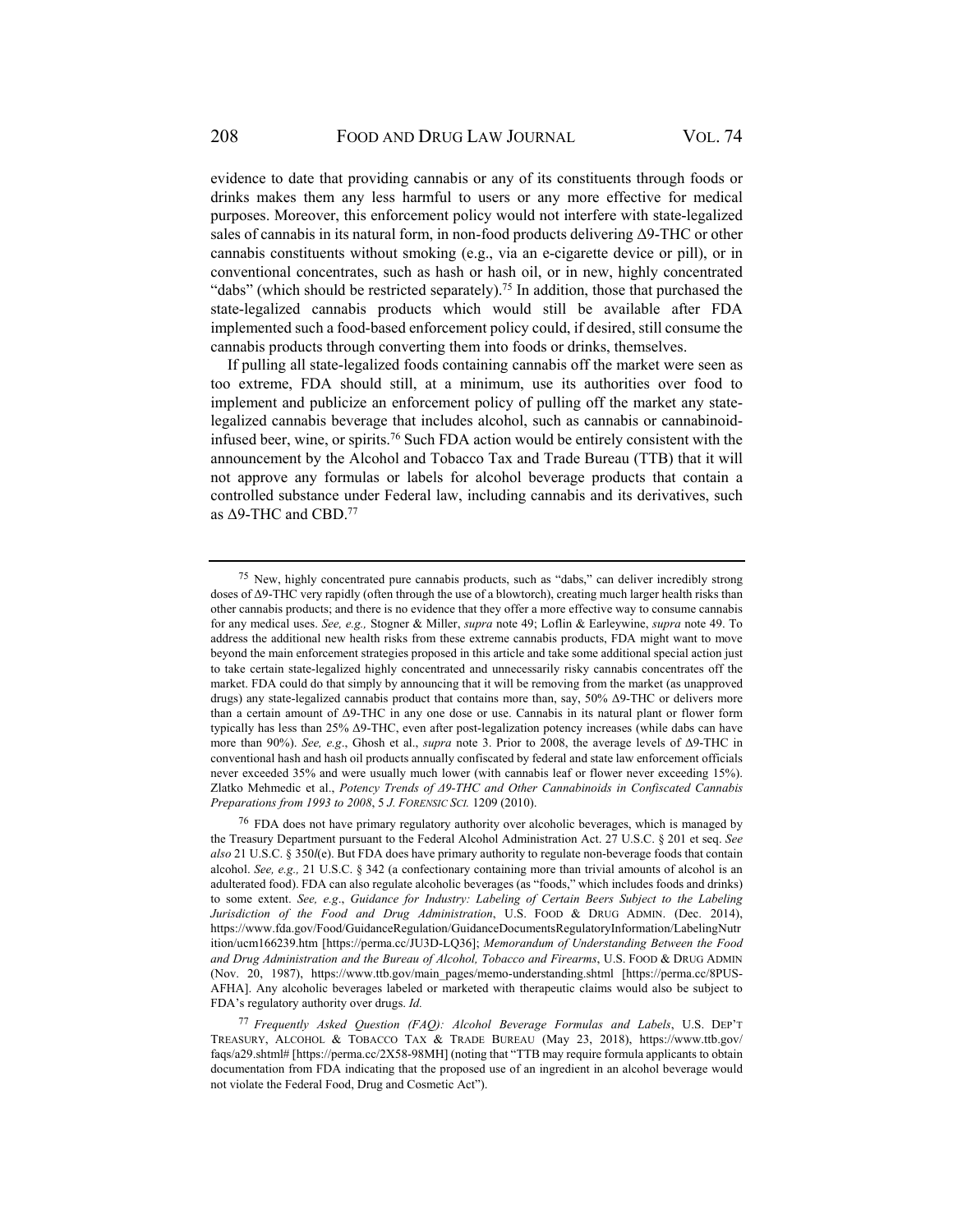Preventing cannabis-alcohol product combinations, especially those mixing Δ9- THC with alcohol, is critically important for protecting the public health because the combined effects of alcohol and cannabis can sharply increase the intoxicating and debilitating effects on users well beyond the impact from consuming either product alone, thereby increasing the risk of vehicle crashes and other intoxication-caused harms.<sup>78</sup> In addition, there is moderate evidence that cannabis use is associated with the development of alcohol substance use disorders,  $\frac{79}{9}$  and consuming cannabis already mixed with alcohol could only increase that risk.<sup>80</sup>

As another alternative to a more comprehensive food-based enforcement policy, FDA could announce and enforce a policy of removing from the market any statelegalized cannabis products that qualify as FDA-regulated foods if they contain any ingredients (other than cannabis or cannabis derivatives) not generally recognized as safe (GRAS), which foods are not allowed to contain as additives or ingredients without prior review and approval by FDA.<sup>81</sup>

But these less comprehensive food-based approaches would not support the integrity of FDA's regulatory system for foods and drugs as well as an enforcement policy to prevent any foods from containing or delivering actionable levels of a non-FDA-approved drug or, without prior FDA approval, containing or delivering actionable levels of an FDA-approved drug.

### **CONCLUSION**

By announcing and implementing all or some of these proposed enforcement strategies, FDA would not be creating or enforcing its own regulatory scheme for state-

<sup>81</sup> *See, e.g.,* U.S. FOOD & DRUG ADMIN., REGULATORY FRAMEWORK FOR SUBSTANCES INTENDED FOR USE IN HUMAN FOOD OR ANIMAL FOOD ON THE BASIS OF THE GENERALLY RECOGNIZED AS SAFE (GRAS) PROVISION OF THE FEDERAL FOOD, DRUG, AND COSMETIC ACT: GUIDANCE FOR INDUSTRY (2017).

<sup>78</sup> *See, e.g*., Christina M. Lee et al., *Differences in Reporting of Perceived Acute Effects of Alcohol Use, Marijuana Use, and Simultaneous Alcohol and Marijuana Use*, 180 DRUG & ALCOHOL DEPENDENCE 391 (2017); Percy Bondallaz et al., *Cannabis and its Effects on Driving Skills*, 268 FORENSIC SCI. INT'L 92 (2016); Guohua Li et al., *Role of Alcohol and Marijuana Use in the Initiation of Fatal Two-Vehicle Crashes*, 27 ANNALS EPIDEMIOLOGY 342 (2017).

<sup>79</sup> NAT'L ACADS. SCI. ENG'G & MED., *supra* note 3, at 357-73.

<sup>80</sup> Conversely, if FDA implemented a policy of removing from the market any state-legalized cannabis products that qualified as an FDA-regulated "food," it might want to exercise its enforcement discretion to exclude those cannabis or cannabis-infused "beers," "wines," or "spirits" that can produce a cannabis "high" but either do not have any alcohol or include only trace amounts of alcohol that could not case inebriation even if consumed in large quantities. Such beverages have already been developed, and they might serve as less-harmful direct substitutes for alcoholic beverages. *See, e.g.,* Thomas Pellechia, *A New Cannabis Infusion Bubbles Its Way Into The Non-Alcohol Wine Category,* FORBES (Sept. 27, 2018), https://www.forbes.com/sites/thomaspellechia/2018/09/27/a-new-cannabis-infusion-bubbles-its-way-intothe-non-alcohol-wine-category/#71bdf4c263b1 [https://perma.cc/TC8Y-HWU8]; Kari Sonde, *Pot-Infused Beer Has Hit Shelves. Is It Legal?,* MOTHER JONES (Aug. 2, 2018), https://www.motherjones.com /food/2018/08/pot-infused-beer-has-hit-shelves-is-it-legal [https://perma.cc/2WVN-GP8A]. If consumed instead of alcoholic beverages, these cannabis beverages would likely reduce (but not eliminate) intoxication vehicle crash risks. *See, e.g*., Lee et al., *supra* note 78; Li et al., *supra* note 78. In addition, consuming cannabis instead of alcohol generally appears to produce less serious health harms and risks. *See, e.g.*, Meenakshi Sabina Subbaraman, *Can Cannabis be Considered a Substitute Medication for Alcohol*, 49 ALCOHOL & ALCOHOLISM 292 (2014); Dirk W. Lachenmeier & Jurgen Rehm, *Comparative Risk Assessment of Alcohol, Tobacco, Cannabis and Other Illicit Drugs Using the Margin of Exposure Approach*, 5 SCI. REP. 8126 (2015). *But see*, David A. Gorelick, *The Relative Harms of Marijuana and Alcohol*, 40 AM. J. DRUG & ALCOHOL ABUSE 419 (2014).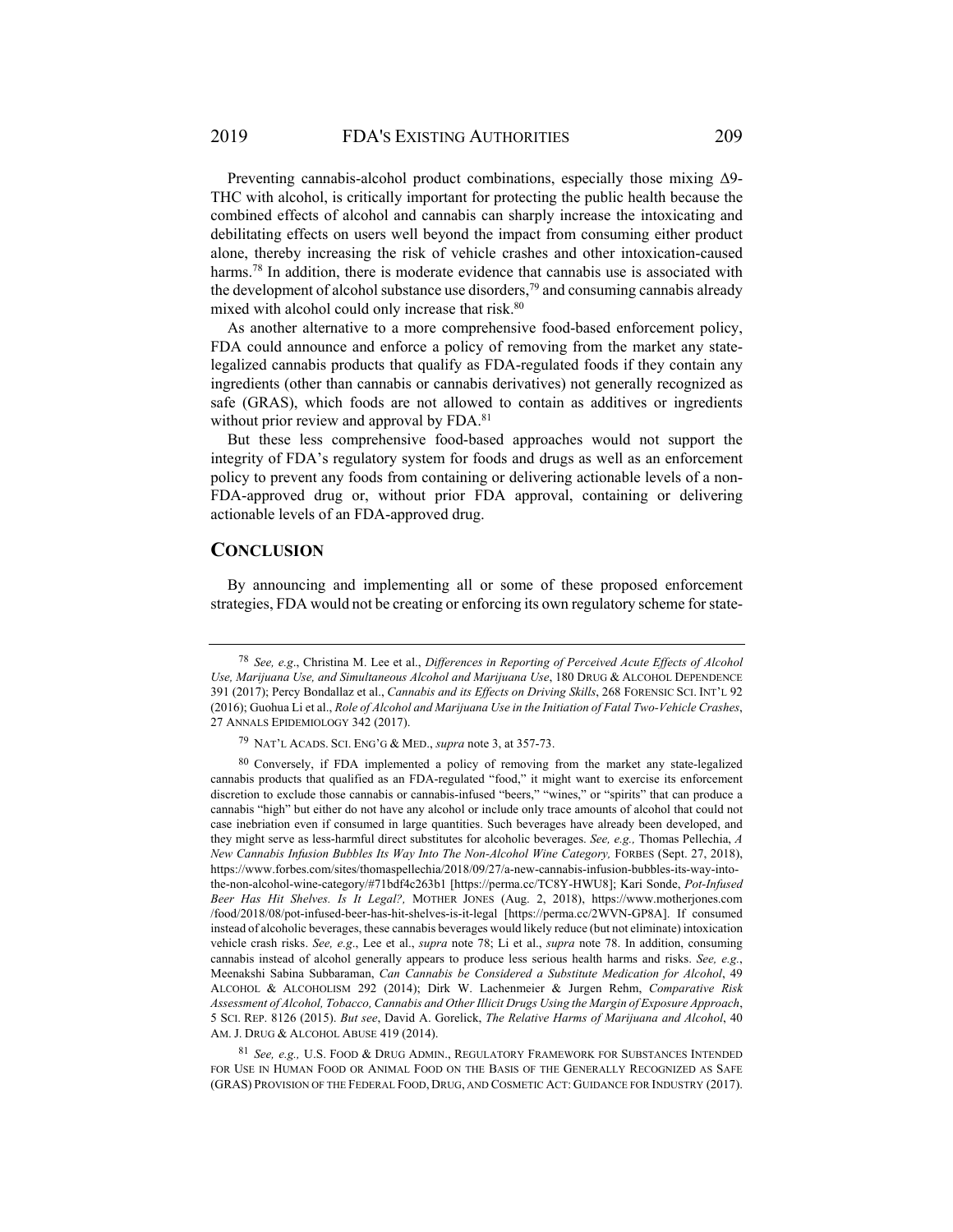legalized cannabis products or taking on the task states should be shouldering to responsibly regulate the cannabis products they legalize. Instead, FDA would simply be announcing new enforcement policies, which should work quickly to improve the quality and characteristics of state-legalized cannabis products and the ways they are being labeled and marketed, while also helping to guide the development of future state legalization laws and regulations. To the extent that state-legalized cannabis products and businesses did not comply with the new enforcement policies, FDA would take enforcement action only to stop the marketing and sale of those statelegalized cannabis products that have characteristics, labeling, or marketing that most directly and flagrantly violated the FDCA requirements that apply to all FDAregulated medical drugs, tobacco products, dietary supplements, cosmetics, and foods. In this way, FDA would protect the legitimacy and integrity of the FDCA's regulatory frameworks for those products, while working directly to promote the agency's core mission of protecting the public health. Yet FDA would not be straining its own resources nor interfering with the states' ability to make all of the major types of cannabis products previously offered only by illicit markets legally available for medical or broader uses to adult buyers within their borders.

Following these enforcement strategies would also be entirely consistent with the existing federal policy of generally tolerating state cannabis legalization through exercising enforcement discretion—and only interfering when fundamental federal priorities and goals are at serious risk.

It is likely, however, that FDA could not implement all of these enforcement strategies, especially those that would have the most dramatic impacts on existing state-legalized markets, without first securing approval from the White House, which might require approvals from the Department of Justice and other federal agencies, as well. If the White House seriously wanted to protect the public health more effectively it would not only approve any such proposals made by FDA but would direct FDA to take these kinds of actions if the agency did not propose them itself. Such FDA enforcement strategies might also be an effective way for the Administration to balance its respect for states' rights with the need to address some of the most serious concerns many in the Administration and elsewhere still have about allowing states to make an intoxicating, long-standing illicit drug legally available and commercially marketed for medical or broader use.

These FDA enforcement strategies would stop the development and sale of statelegalized cannabis products that are more harmful, addictive, or attractive than conventional illicit cannabis products and would prevent state-legalized cannabis from being marketed in ways that mislead consumers in harmful ways. They would sharply reduce the ability of state legalization to normalize cannabis use, increase recreational use, or increase related harms. But simply continuing the current Administration policy of discretionary tolerance by DOJ, with little or no action by other federal agencies directly related to state-legalized cannabis, would not.

Proponents of cannabis legalization for medical or broader purposes should also support these proposed new FDA enforcement practices to reduce the likelihood that the legalization system in any state will produce such serious unintended and undesirable consequences that the federal government might either terminate its current policy of forbearance or place much tighter controls and restrictions on all the legalizing states. At the same time, these FDA actions would not interfere with the legitimate policy goals being pursued by states that choose to legalize cannabis for either medical or broader purposes. Even if the proposed FDA enforcement practices